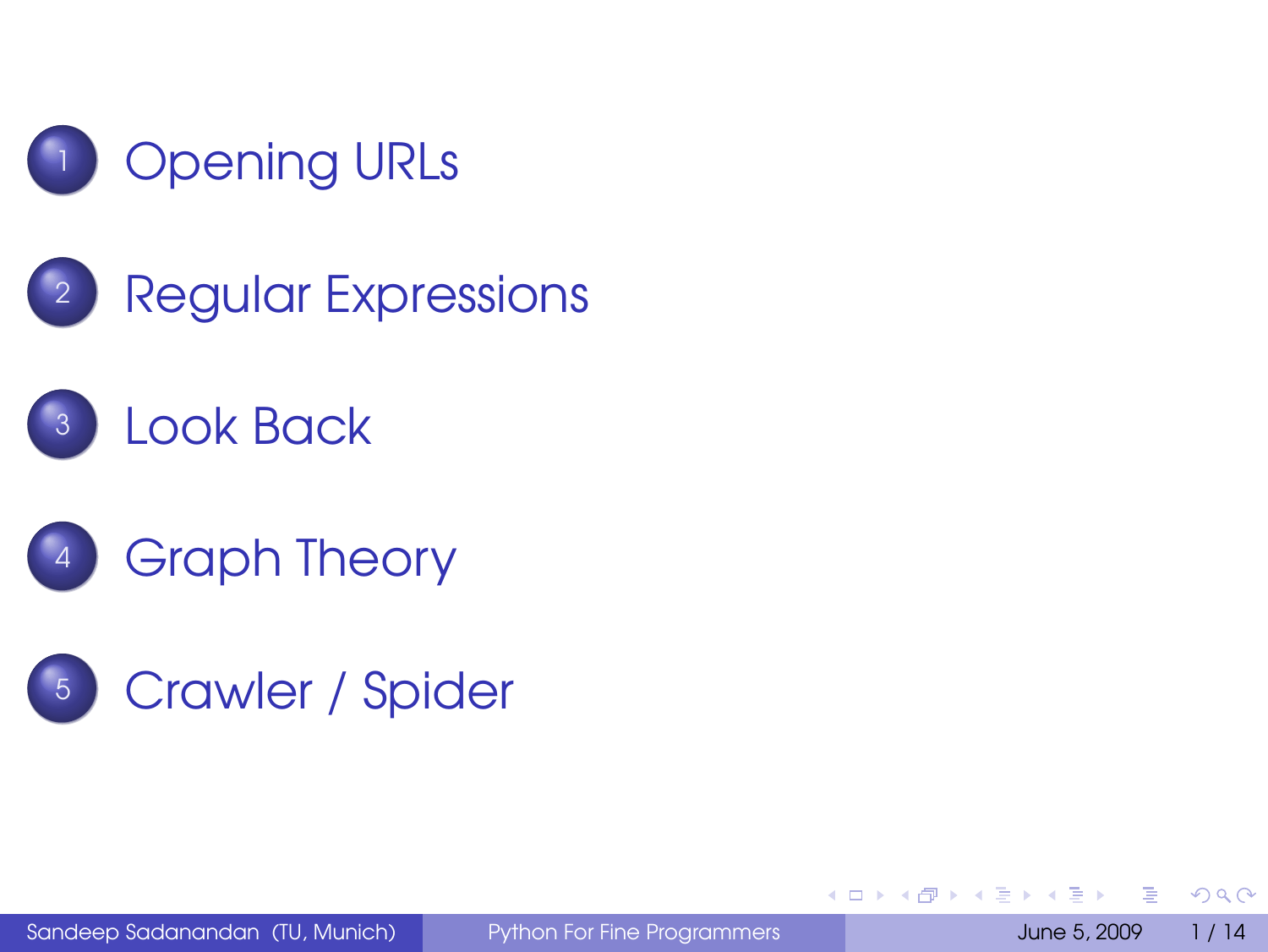# Opening URLs

- The module used for opening URLs is  $ur$ llih $2$
- **•** The method used is similar to the file open in syntax
- **Returns a handler to the URL, which could** be used as a handle to a file (readlines, read etc.)

<span id="page-1-0"></span> $\Omega$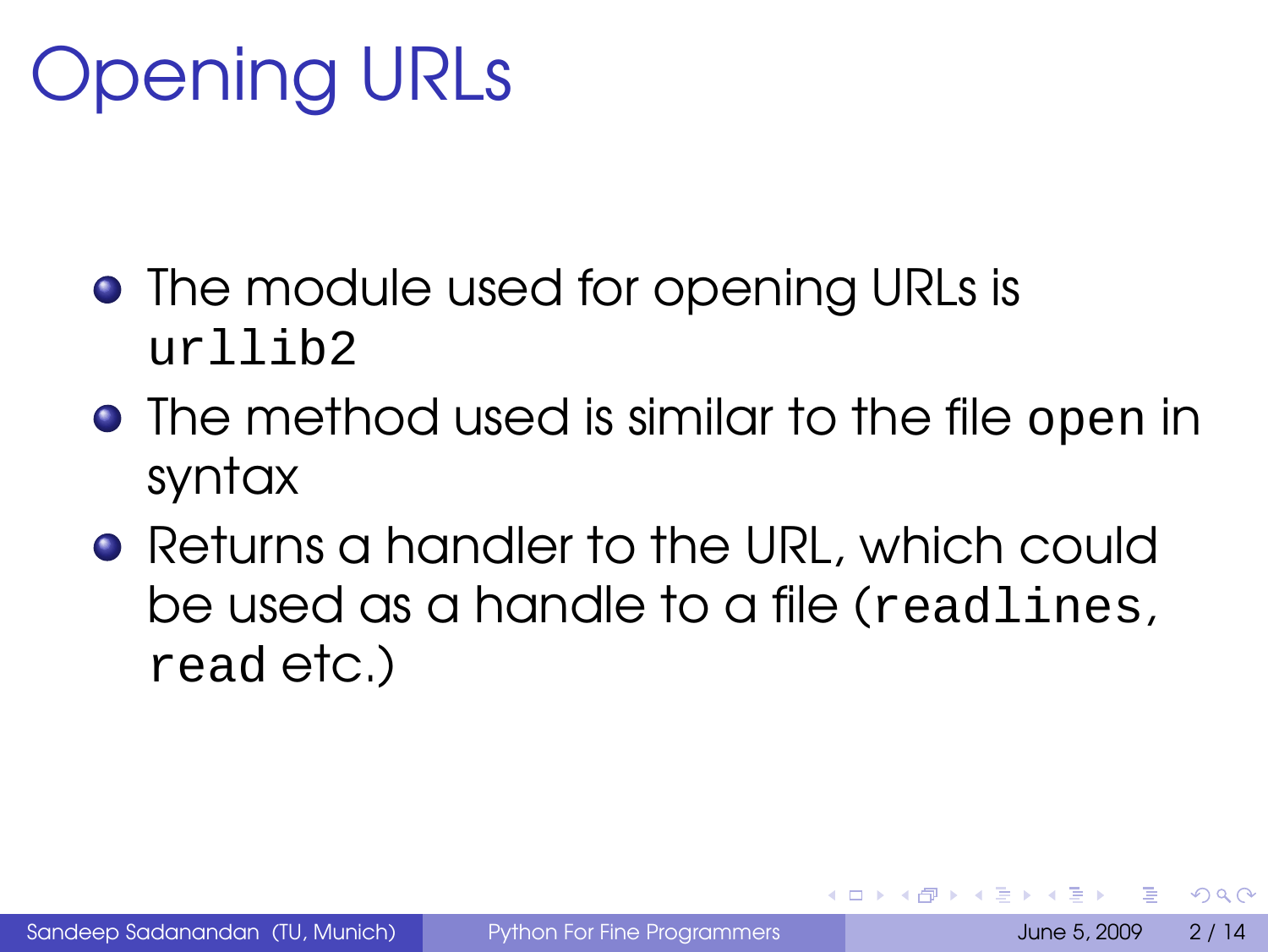```
\rightarrow \rightarrow import urllib2
2 >> r =  urllib2.urlopen('http://python.org/')
3 \gg b html = r.read(300)
4 \gg > print html
5 <!DOCTYPE html PUBLIC "-//W3C//DTD XHTML 1.0
6 Transitional//EN" "http://www.w3.org/TR/xhtml1/
7 DTD/xhtml1-transitional.dtd">
8
\circ10 \sigmahtml xmlns="http://www.w3.org/1999/xhtml" xml:
\overline{11} lang="en" lang="en">
12
_{13} <head>
14 <meta http−equiv="content-type"
15 content="text/html; charset=utf-8" />
16 <title >Python Programming Language −−
17 Official Website\lt/title >
```
**KOD KARD KED KED DE VOOR**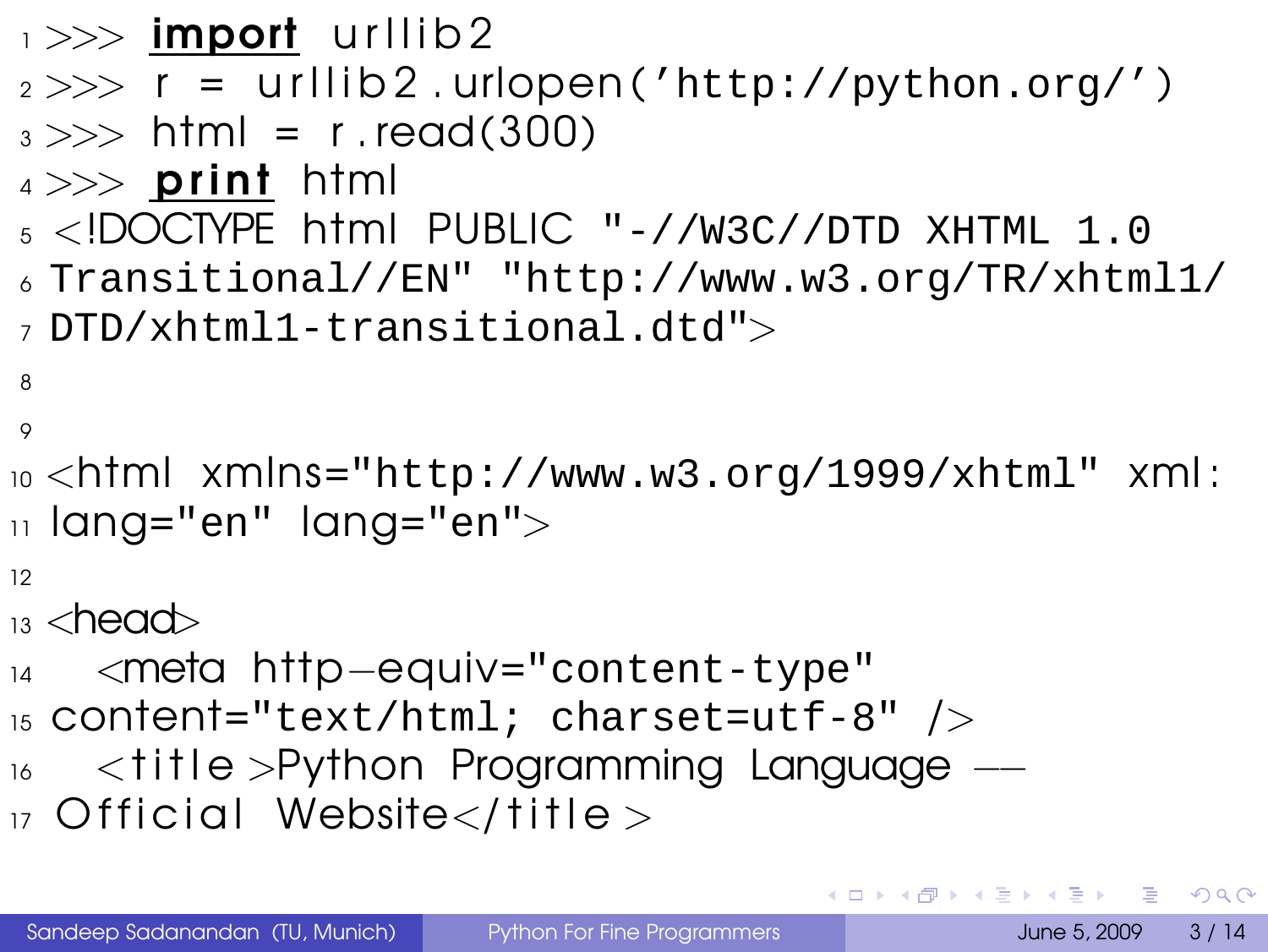### General Way

- Not all urls can be opened this way.
- There could be complicated operations such as communicating with he cgi-bin of the server; or some ftp server; etc.
- **•** For that purpose, there are Requests and Opener objects
	- ► Requests can send along extra data to the server
	- ► Opener can be used for complicated operations.

 $\Omega$ 

イロメ イ押 トイヨ トイヨ トー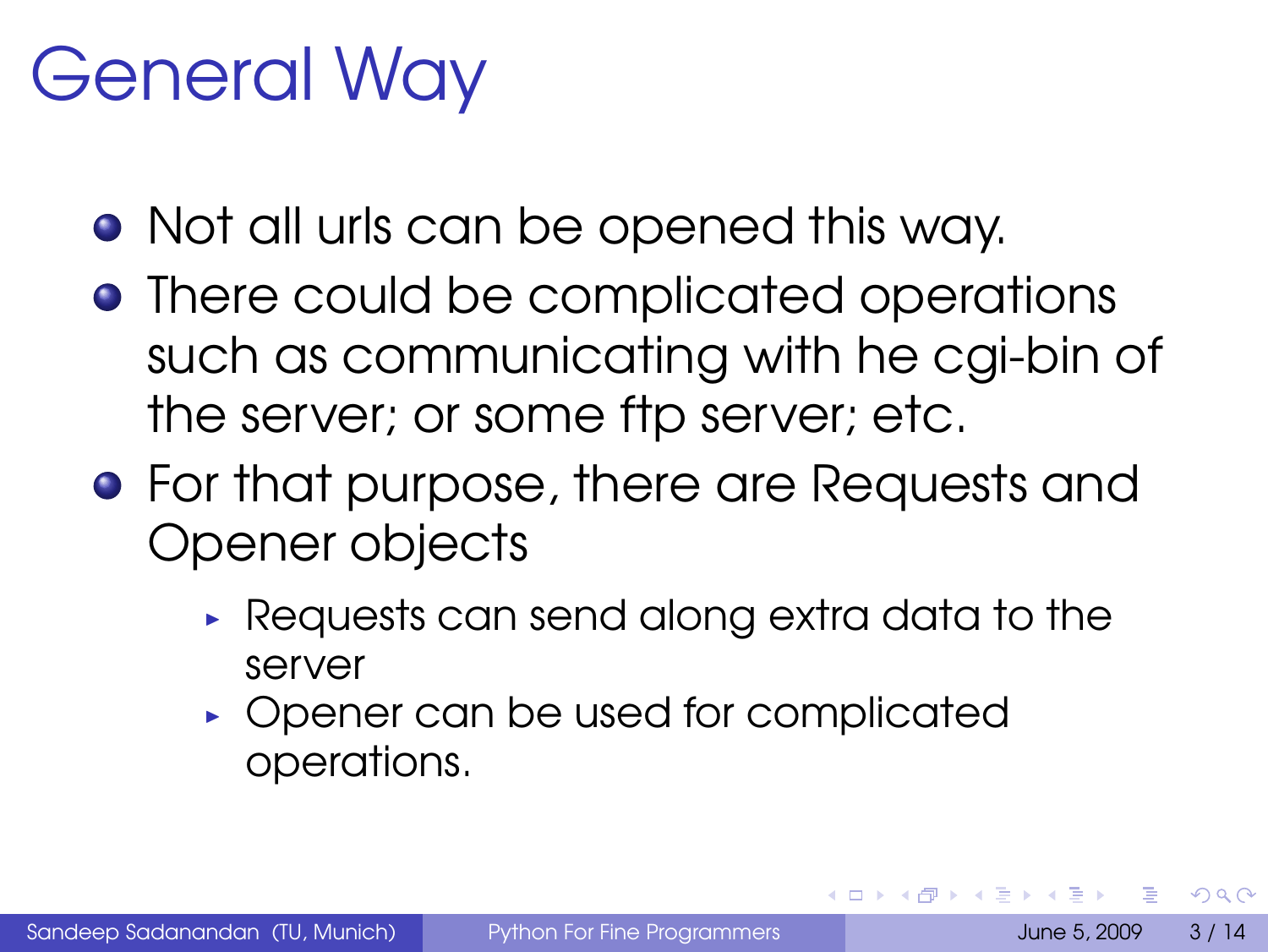$\rightarrow$   $\rightarrow$  from urilib 2 import Request  $2 >>$  req = Request('http://www.google.com/')  $3 \gg\gg$  brwser = 'Mozilla/4.0 (compatible; MSIE 6.0; <sup>4</sup> Windows NT 5.0)' <sup>5</sup> >>> req . add header ('User-Agent' , brwser )  $6 \gg >>$  opener = urllib2.build\_opener()  $7 \gg\gt$  opened = opener.open(req)  $s \gg\gg$  print opened. read (150) <sup>9</sup> <!doctype html><head><meta http−equiv=content−typ 10 content="text/html; charset=UTF-8"><title>hallo - $_1$  Google Search $<$ /title $>$ script $>$ window.google={kEl: $^{\prime}$  $12 > > >$ 

**KORK EXTERICATION**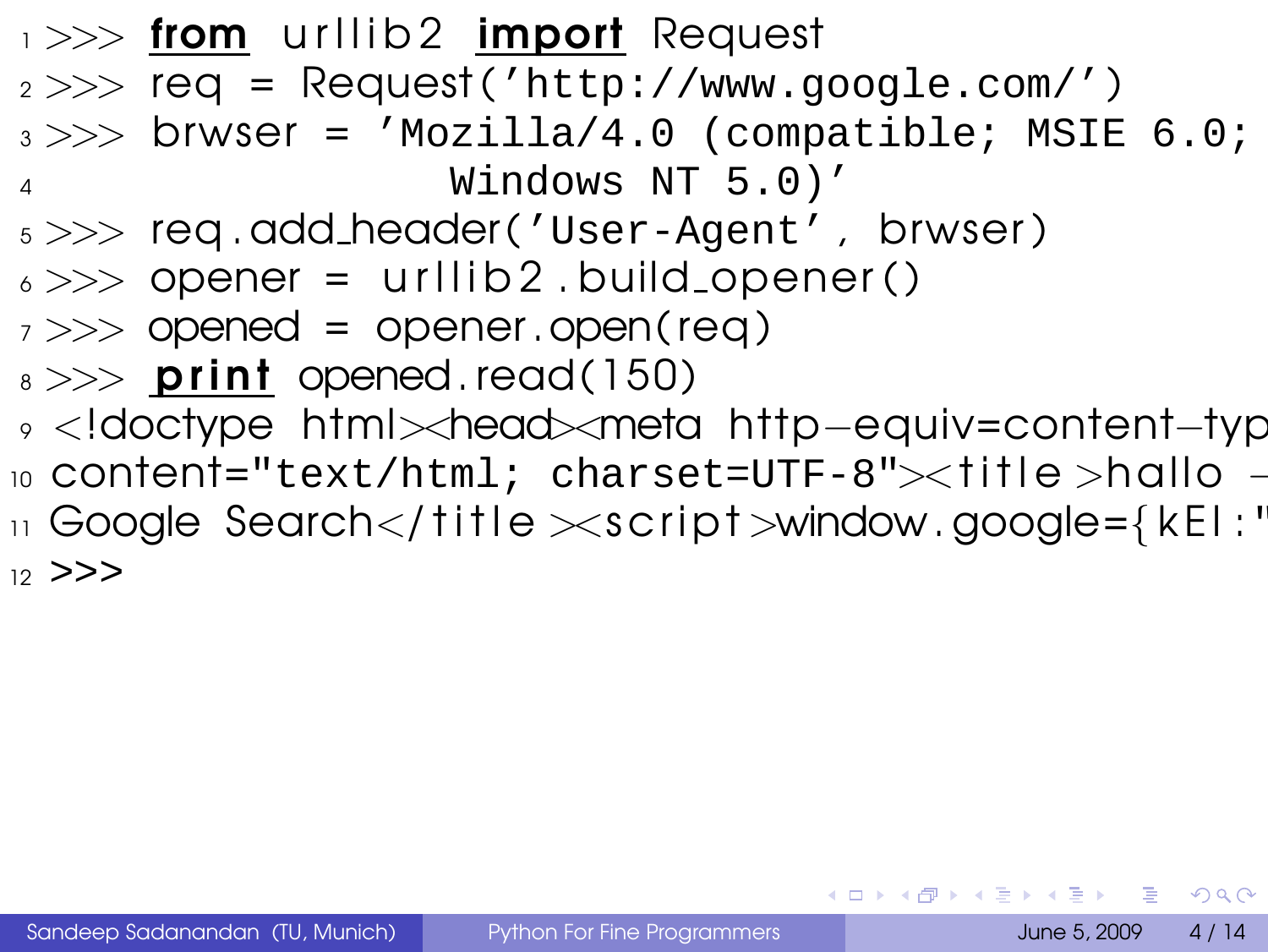## On Error?

- **•** In case of errors, one can use the exception to show the error messages
- **Two Exceptions which come handy are** HTTPError and URLError
- **•** They have to be used in the same order when you write the code. Because HTTPError is a subclass of URLError
- **•** See the example below.

<span id="page-5-0"></span>つのへ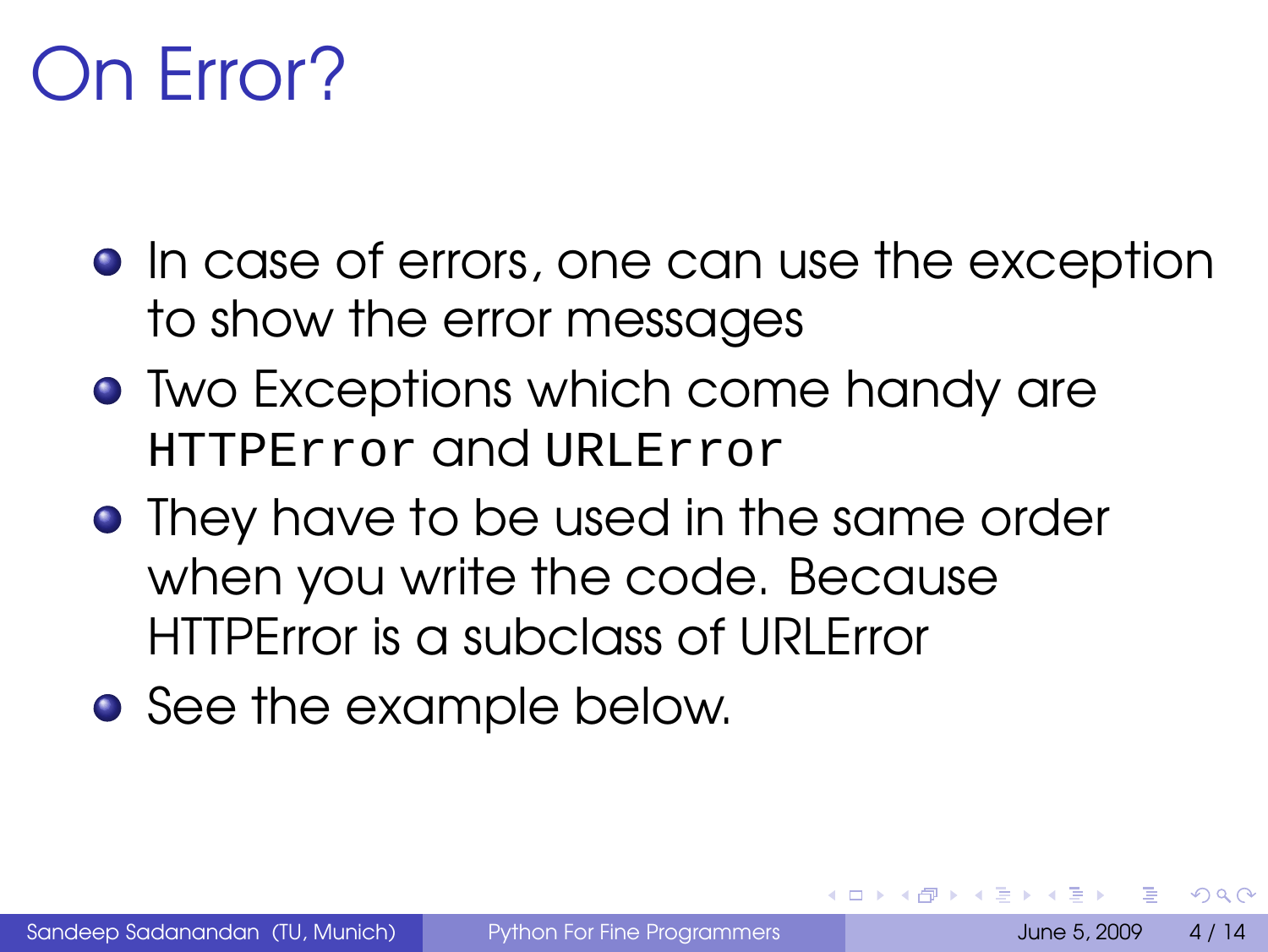1

- $_2$  from urilib2 import Request, urlopen, URLE rror, H  $_3$  req = Request (someurl)
- $4$  try :
- $5$  response = urlopen (req)
- $\epsilon$  except HTTP Error, e:
- $\sigma$  print 'The server didn't fulfill the req.'
- 8 print 'Error code: ', e.code

```
9 except URLError, e:
```
- 10 print 'We failed to reach a server.'
- <sup>11</sup> print 'Reason : ', e.reason

 $12$  else:

13 print 'everything is fine'

<span id="page-6-0"></span>KEL KALEY (EN EL AQO)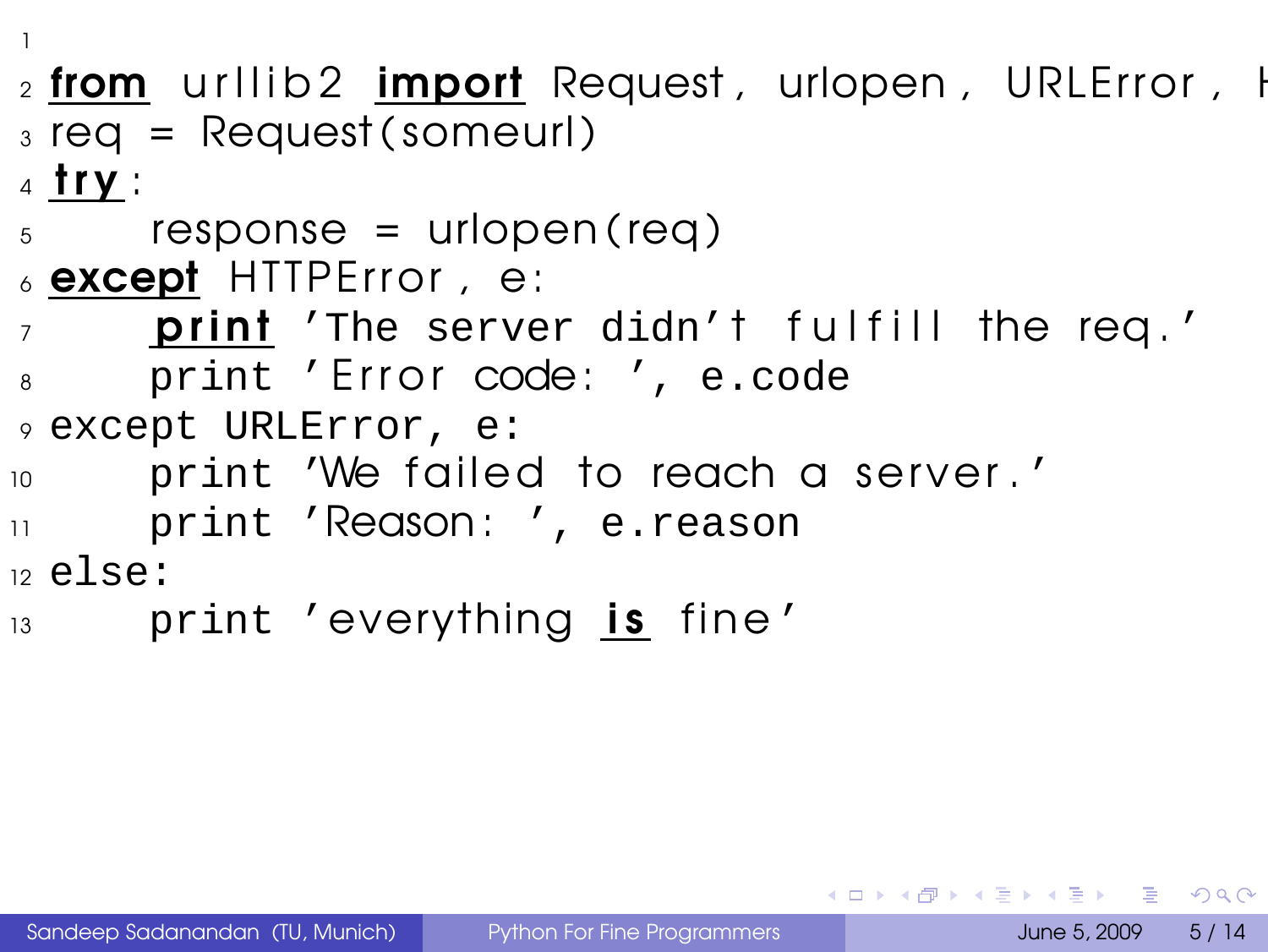## Regular Expressions - A recap

- What are they? A means to find out string patters, To match strings, To find substrings and so forth
- When not to use them? When they are unavoidable. In normal cases where one needs to check whether a string is a substring of another, then is could be easier and more understandable and perhaps more efficient to use the normal string methods.
- When to use them? When you know they must be.

 $\Omega$ 

**K ロ ト K 何 ト K**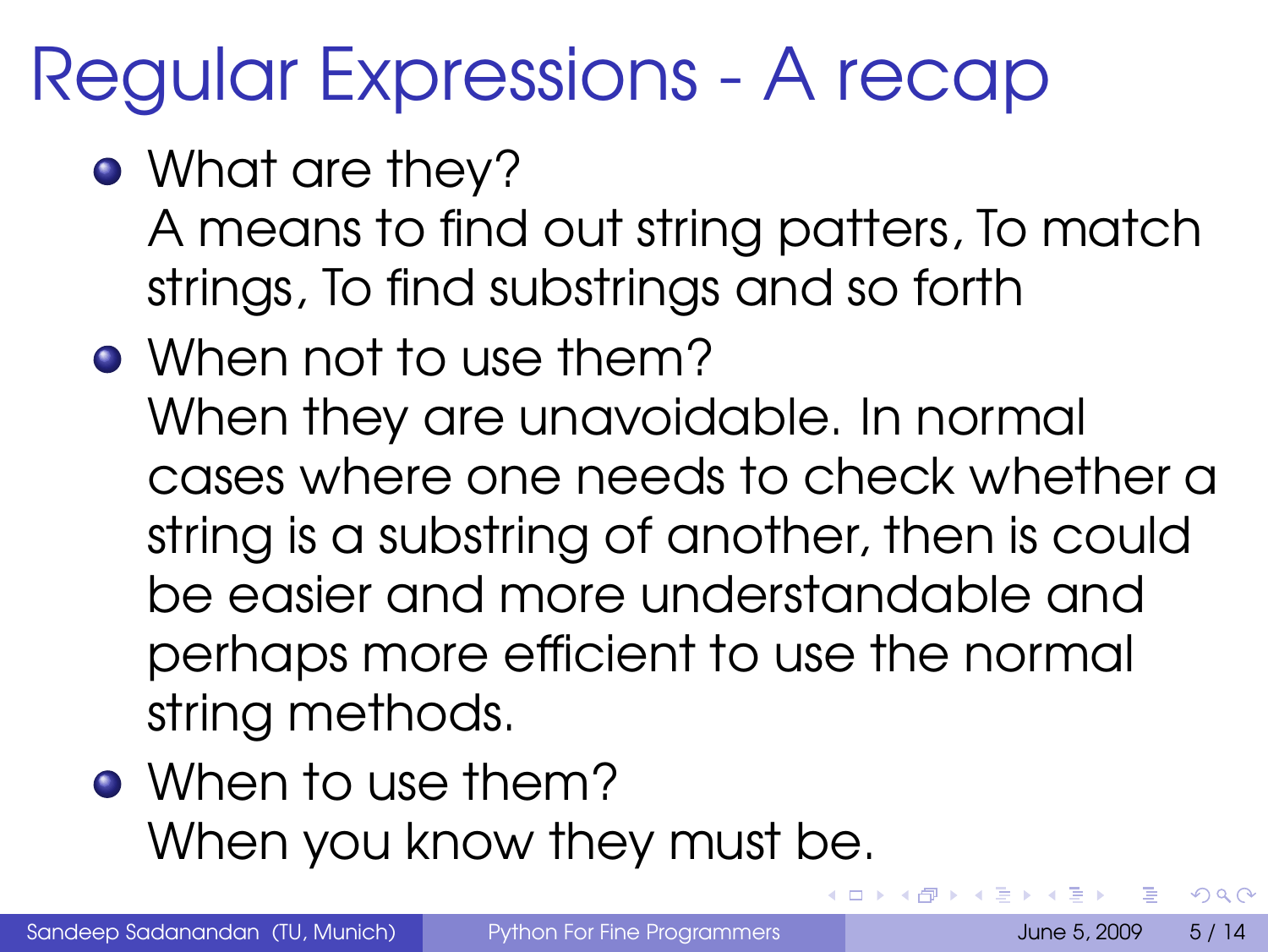# Regular Expressions in Theory

- Finite Automata NFA and DFA, Alphabets
- **Books on Compilers give a good account of** these
- Limitations : (a<sup>n</sup>b<sup>n</sup>), palindromes

 $\Omega$ 

4 F + 4 F + 4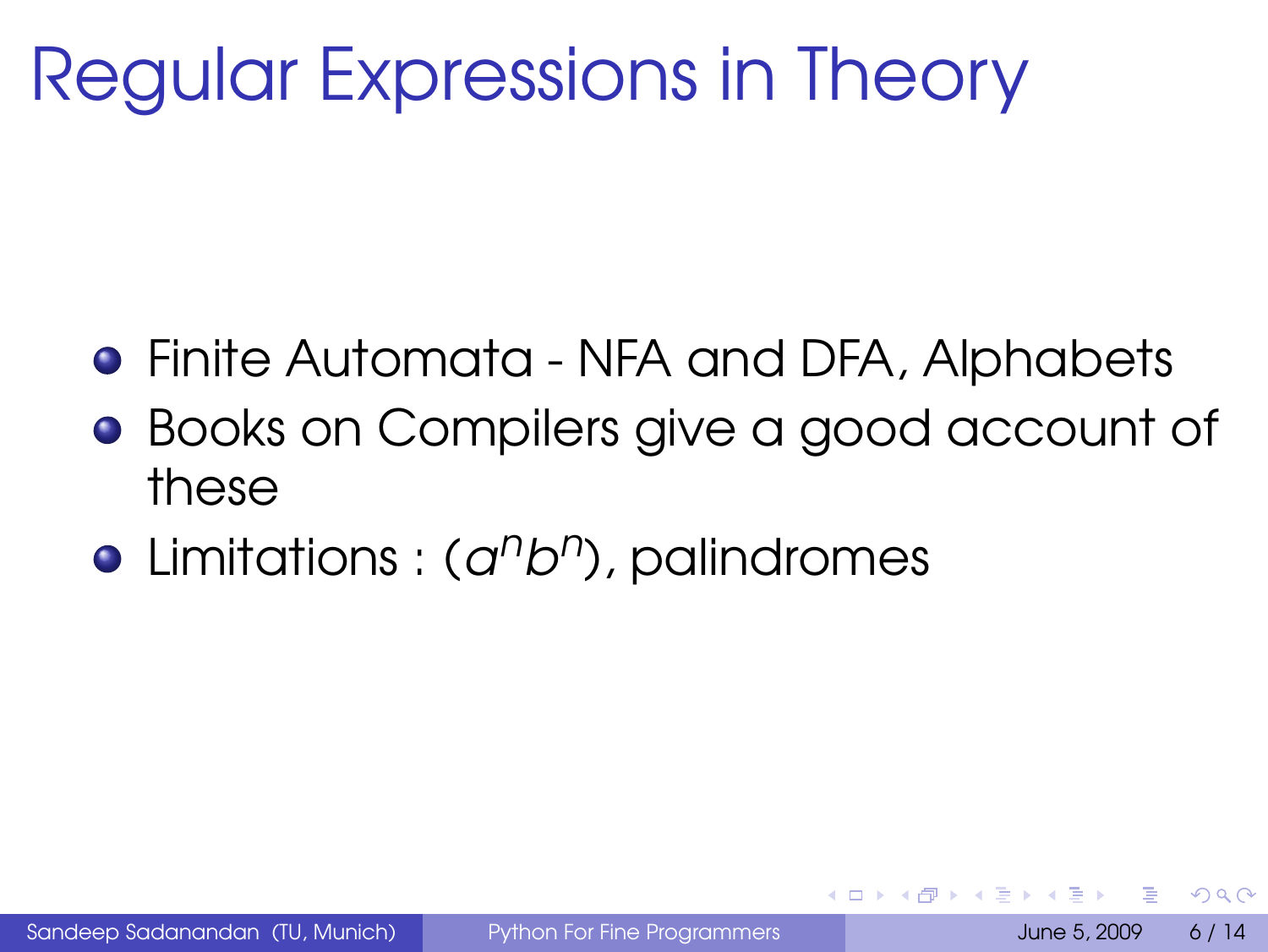# Meta Characters

- **If you want to search for ''test'', then** easy.
- What if you don't know what you want to search for. For example a telephone number? (Which you don't know)
- There are some classes of characters which are dedicated to make the using of regular expressions possible.
- **Normal characters match for themselves.** E.g. t matches t.
- **•** Some special characters don't match themselves.  $\leftarrow$   $\leftarrow$   $\leftarrow$

 $\Omega$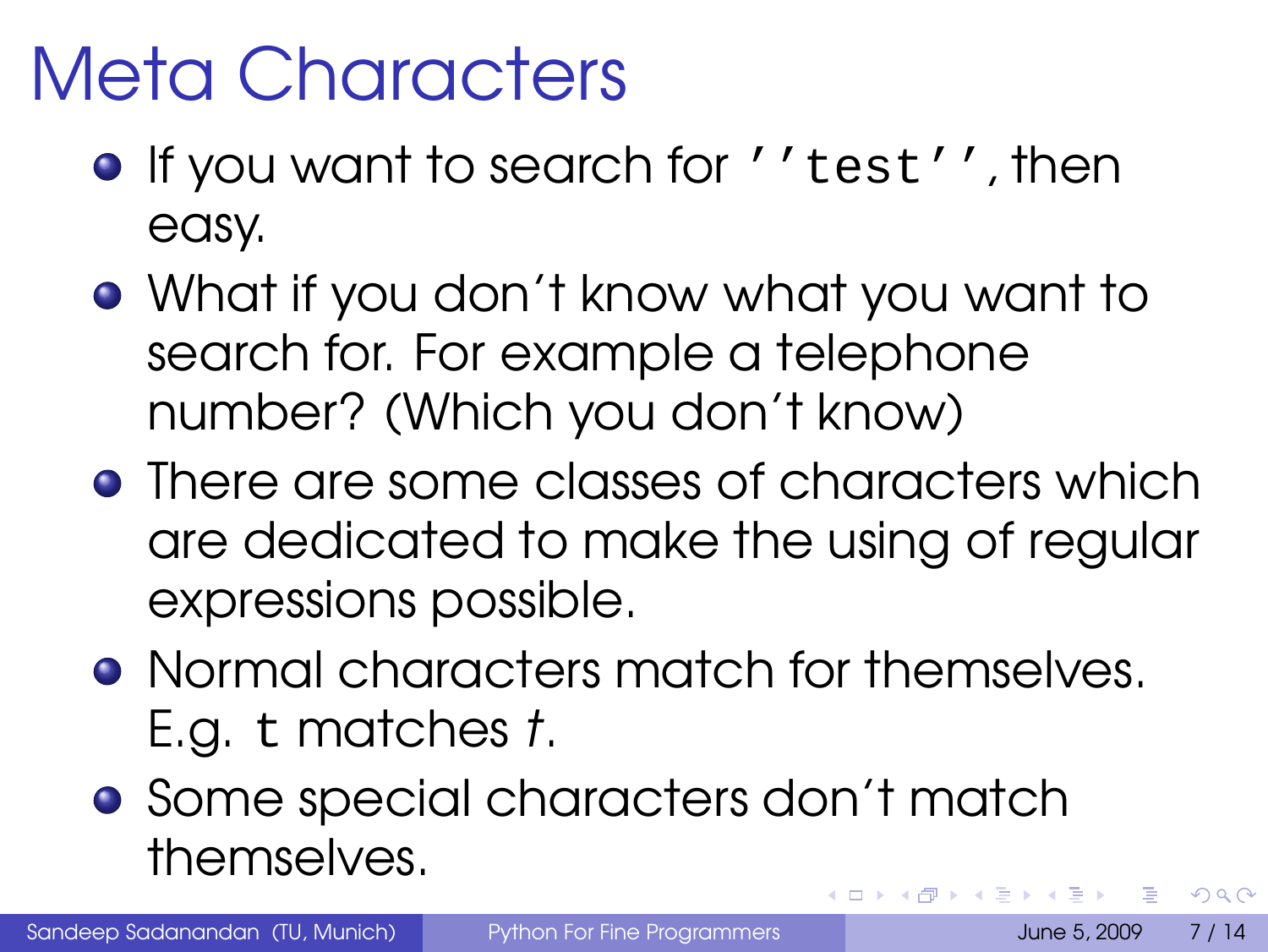#### . ^  $$ * + ?$   $\{ [ ] \ \ \} \ ( )$

[ and ] : These can be used to specify a class of characters.

[a-z] : stands for all the lowercase characters. The literal '-' has special meaning inside the square brackets.

[abc\$] stands for the characters 'a', 'b', 'c' and the dollar sign.

Even though \$ has special meaning in RE context, but inside [ and ]

K ロ ▶ K @ ▶ K 할 ▶ K 할 ▶ | 할 | K 9 Q Q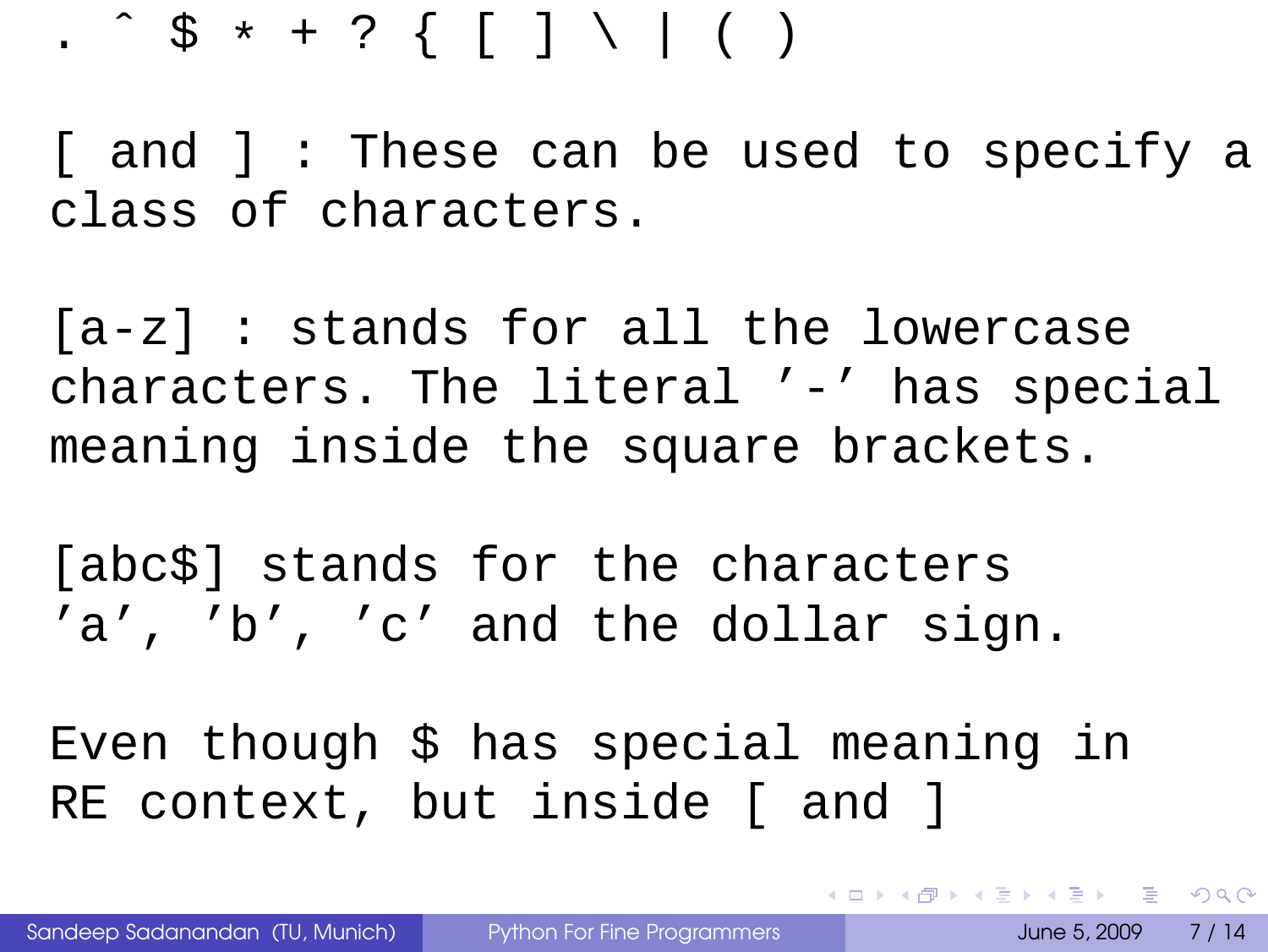ˆ : For negation/complementing a set

[ˆa-z] means everything which is not lowercase.

\ is perhaps the most important metacharacter.

It is used when a meta-character is to be matched.

 $\equiv$   $\cap$   $\alpha$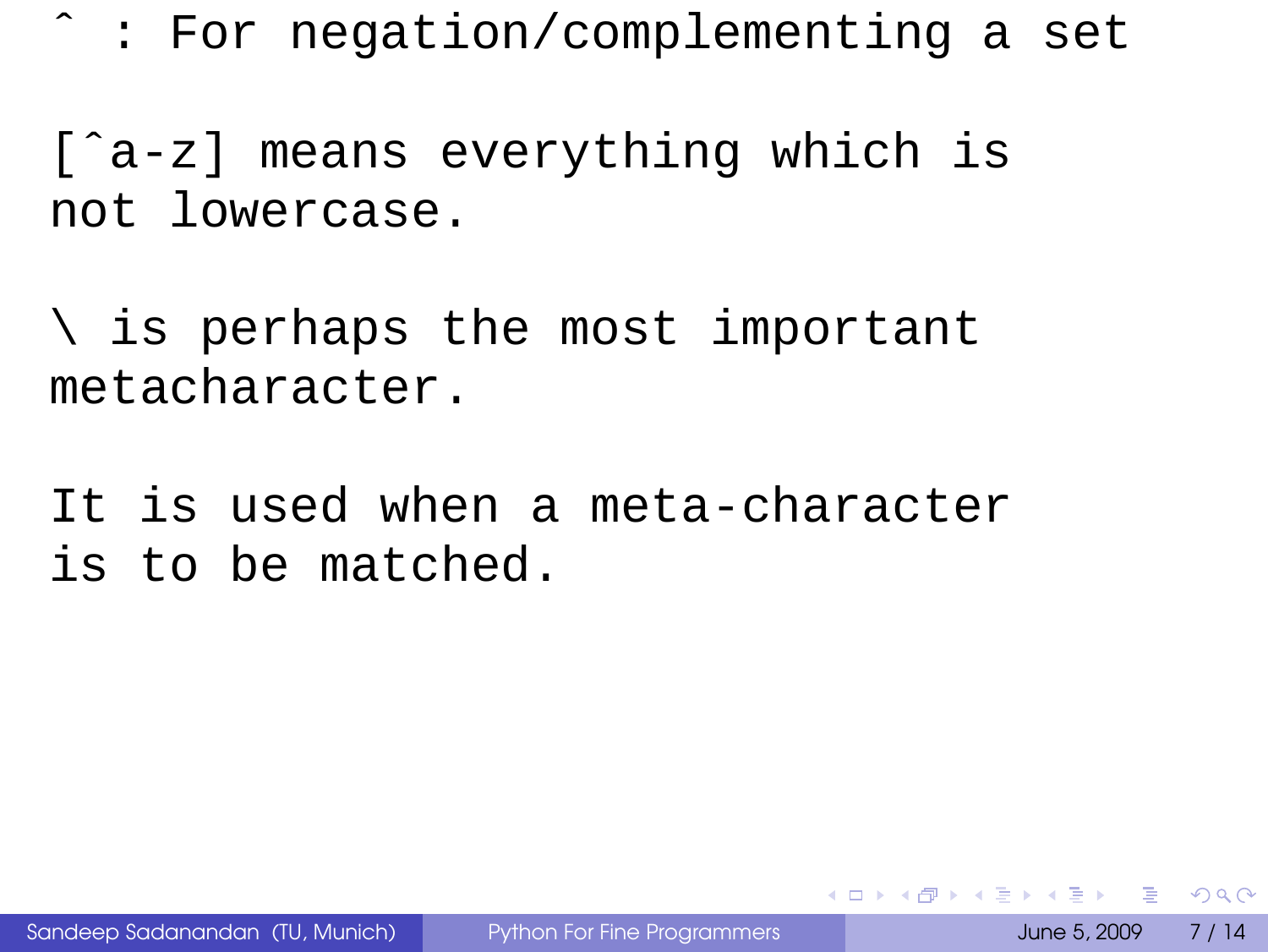- \d : Every decimal digit. [0-9]
- \D : Everything non-digit; [ˆ0-9]
- \s : Any whitespace; [ \t\n\r\f\b]
- \S : Any nonwhitespace character
- \w : Any alpha-numeric; [a-zA-Z0-9\_]
- \W : Any non-alpha-numeric-character

K ロ ▶ K @ ▶ K 할 ▶ K 할 ▶ | 할 | K 9 Q Q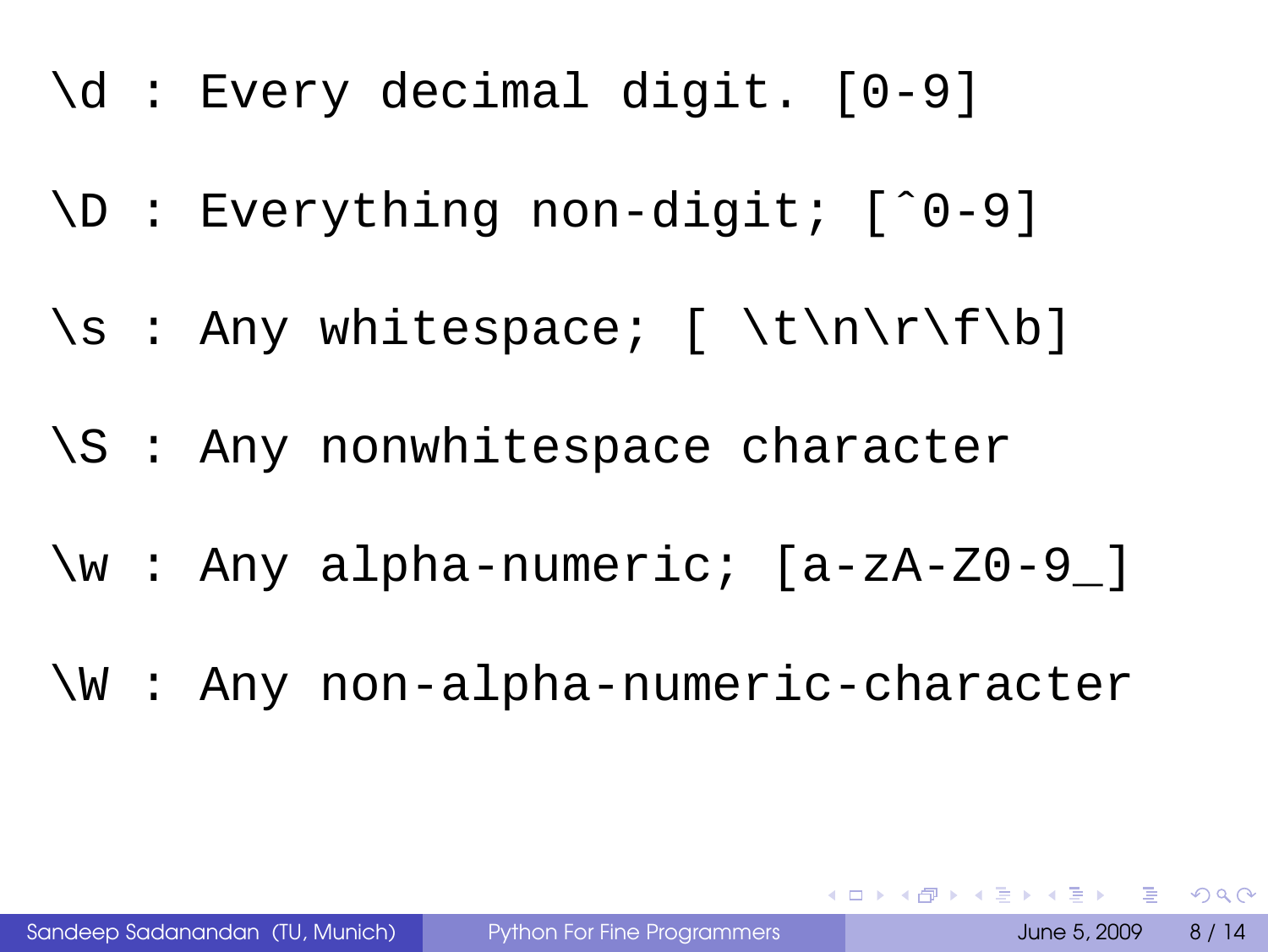# Importance of DOT

The character "." matches everything but a newline.

Even that can be done using a different mode of the RE module, using re.DOTALL

 $\Omega$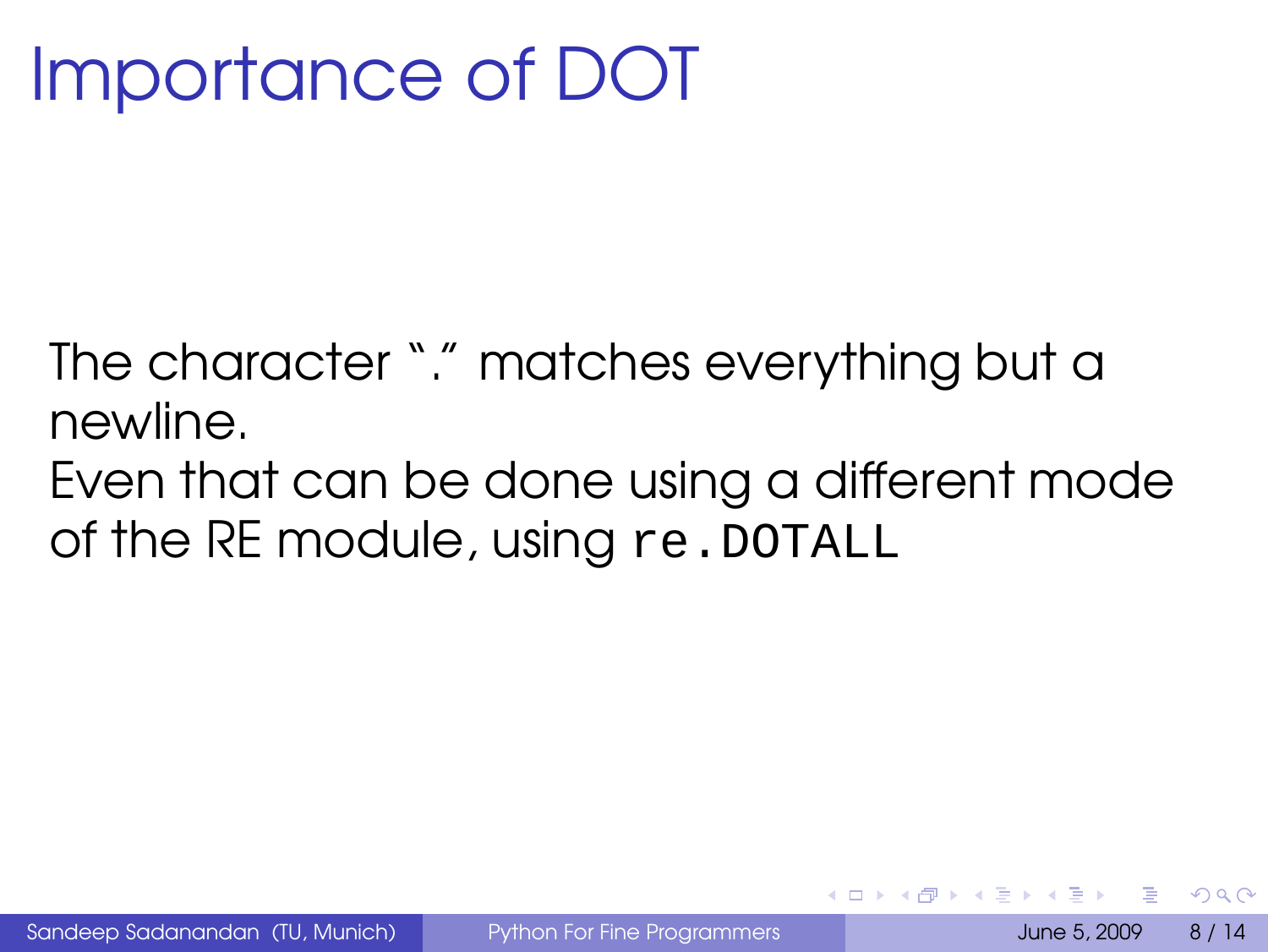# Repeating Things

- $*$  : ca\*t would match ct, cat, caat, caaaat, ...
- $\bullet$  + : ca+t would match all of them except for ct
- ? : ca?t would match only ct or cat
- $\bullet$   $\{m,n\}$ : Minimum m times, maximum n times.

ca{2,4}<sup>t</sup> would match caat, caaat and caaaat. But not anything else.

 $\Omega$ 

<span id="page-14-0"></span>**K ロ ト K 何 ト K ヨ ト**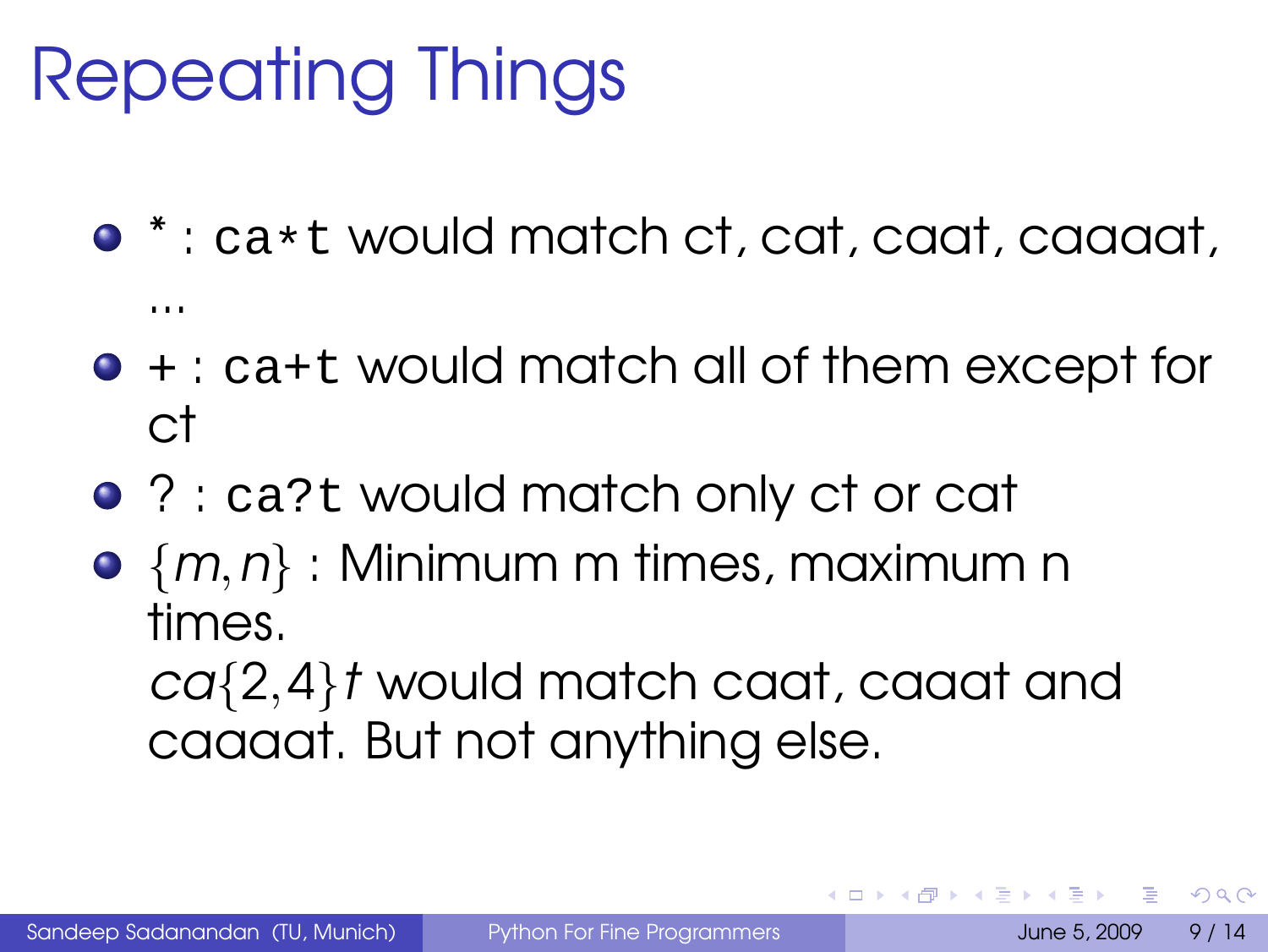# Repeating Things

- $\bullet$  It is easy to see that  $*$  is nothing but  $\{0, \}$
- Similarly,  $+$  is nothing but  $\{1, \}$  and
- ? is  $\{0,1\}$

∍  $\Omega$ 

<span id="page-15-0"></span>イロト イ母 トイヨ トイヨ トー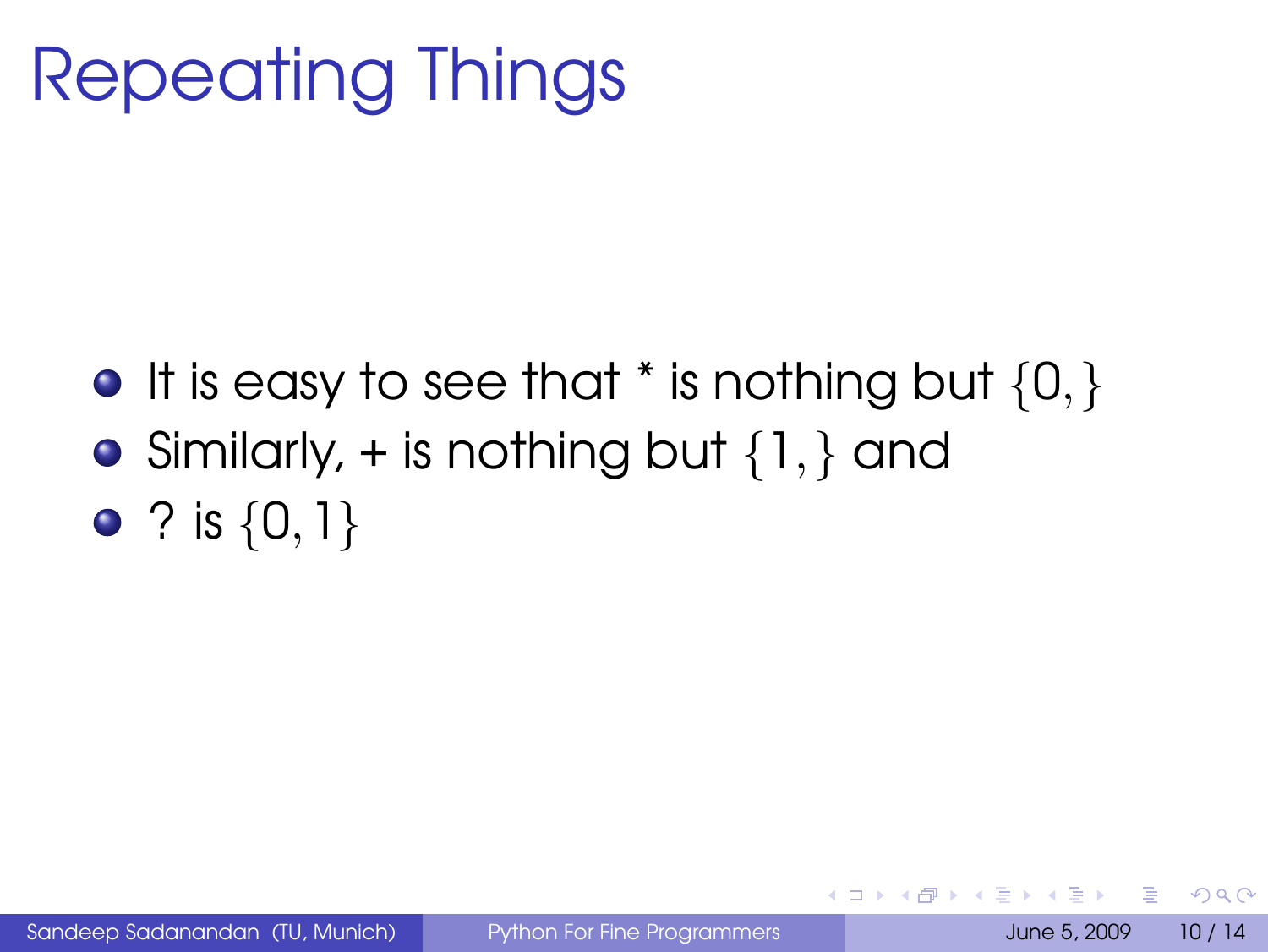- a|b matches a or b.
- ˆ, \$ match the beginning and ending of a line.
- \A, \Z match the beginning and end of a string
- '\A[abc]\*\Z' matches all strings which are combinations of a, b and c

\b matches word boundaries: 'class\b' match 'class next Thursday' 'class\b' doesn't match ['](#page-15-0)[c](#page-17-0)[l](#page-14-0)[a](#page-15-0)[s](#page-6-0)s[i](#page-24-0)[f](#page-5-0)i[e](#page-0-0)[d'](#page-29-0)

<span id="page-16-0"></span>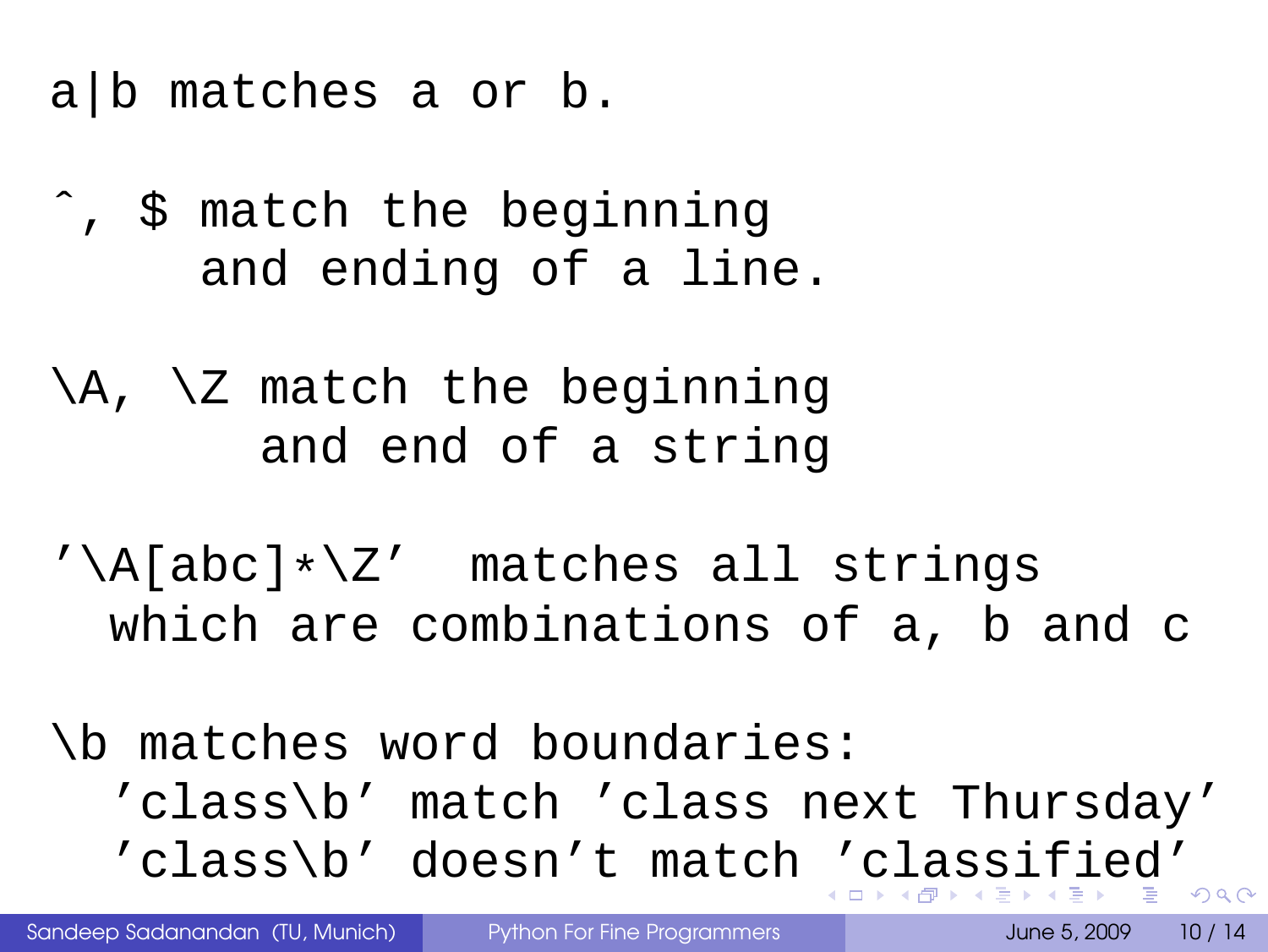a[bcd]\*b against 'abcbd'

a The a in the RE matches.

abcbd The engine matches [bcd]\*, going as far as it can, which is to the end of the string.

Failure The engine tries to match b, but the current position is at the end of the string, so it fails.

<span id="page-17-0"></span>**KOLLERATION EL AGA**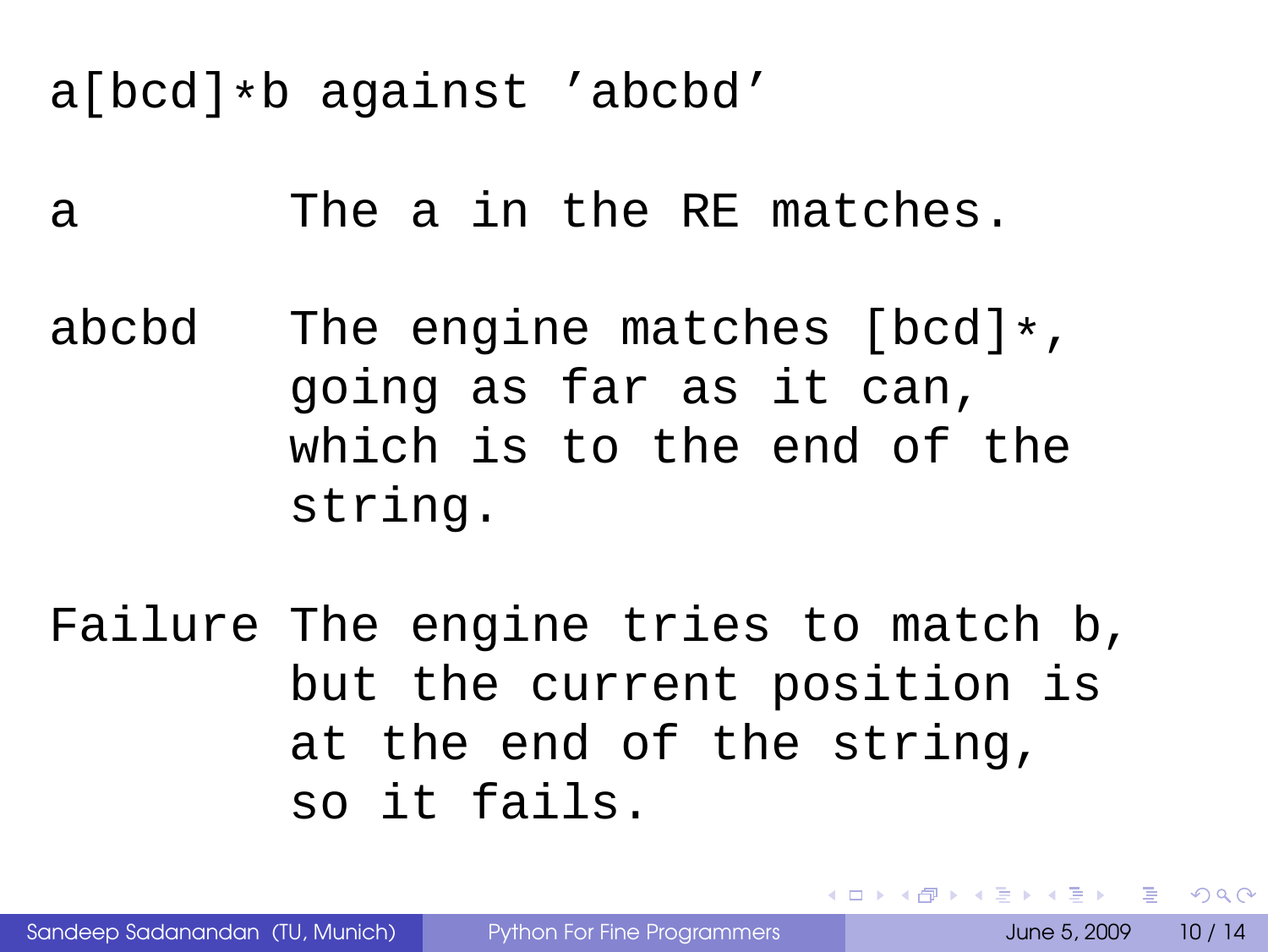abcb Back up, so that  $[bcd]$ \* matches one less character.

Failure Try b again, but the current position is at the last character, which is a "d".

abc Back up again, so that [bcd]\* is only matching "bc".

abcb Try b again. This time but the character at the current position is "b", so it succeeds.

Sandeep Sadanandan (TU, Munich) [Python For Fine Programmers](#page-0-0) June 5, 2009 11 / 14

**KORKARKKERKE PROGRAM**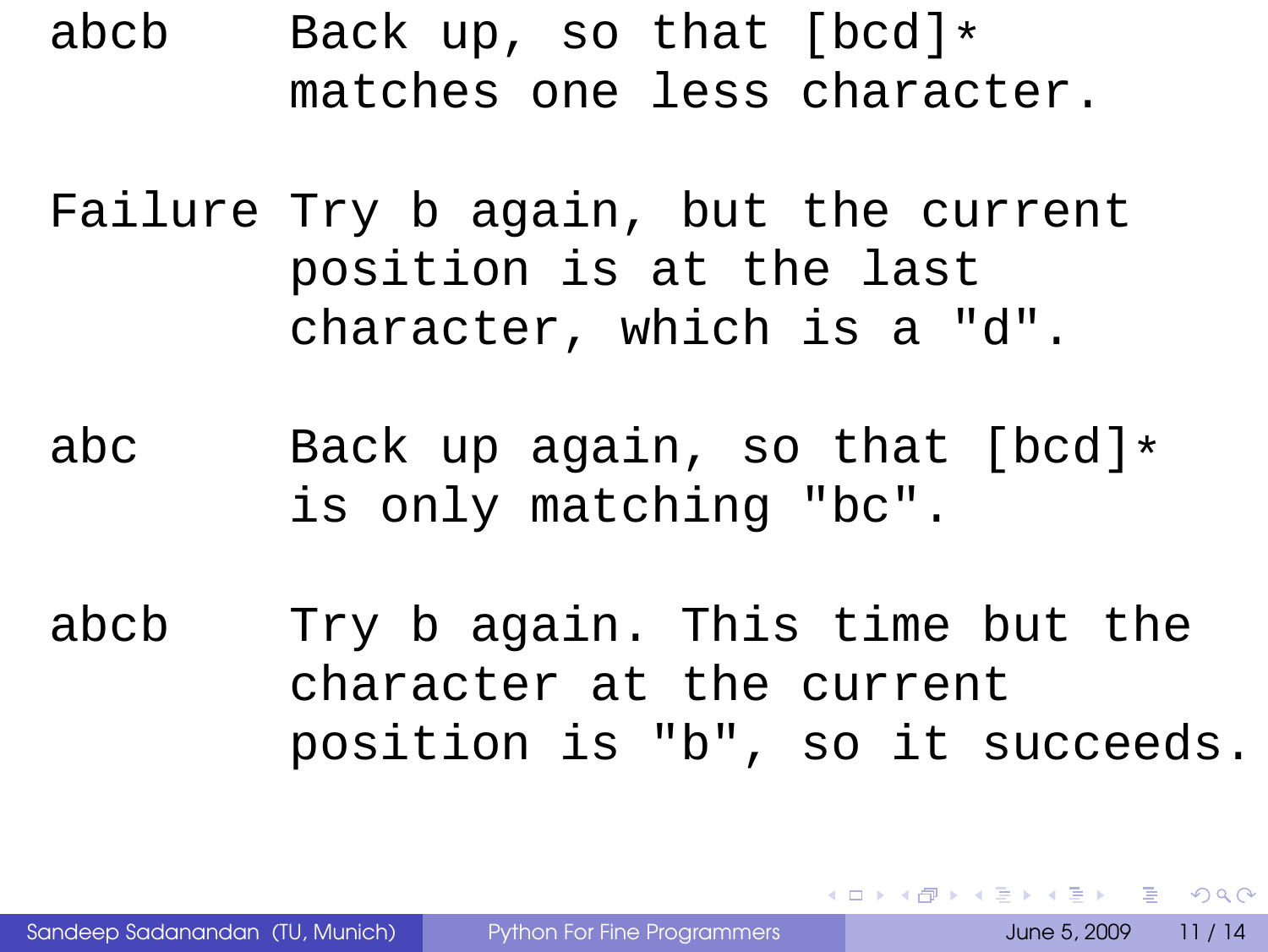# Using Them

- **•** Compile them
- **Match them** 
	- $\triangleright$  match() : Determine if the re matches the string
	- $\triangleright$  search(): Scan and find the matches
	- $\rightarrow$  findall() : Find all the matches
	- ► finditer() : Return and iterator
- **o** Use them

 $\Omega$ 

**A Braker**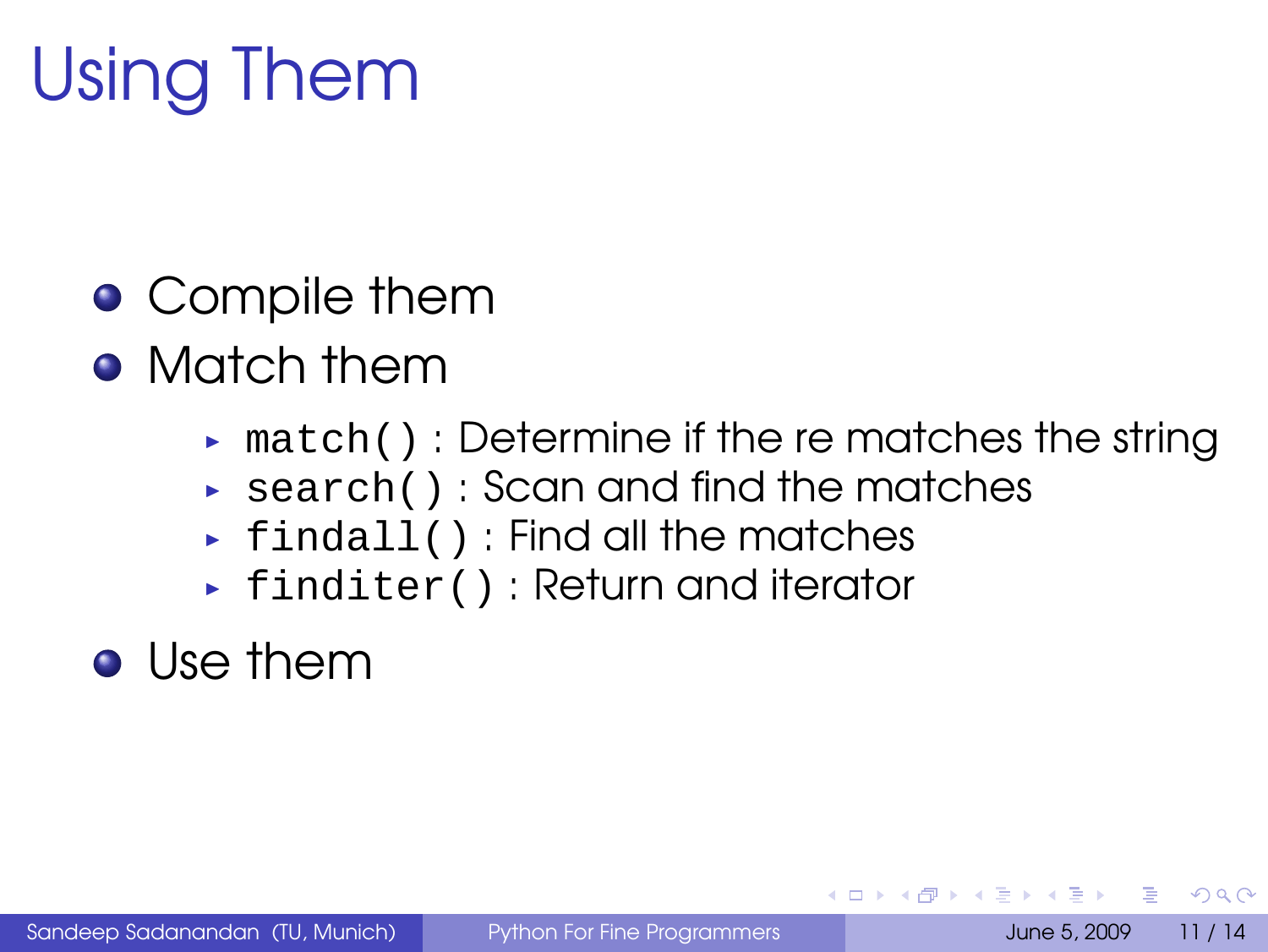$\rightarrow >>$  import re

 $2 \gg \gg p = re$ . compile ('[a-z]+')

 $3 >> D$ 

- $4 <$ \_sre. SRE\_Pattern object at 80c3c28>
- $_5 >> p$ . match ("")
- $6 \gg >>$  print p.match("")

<sup>7</sup> None

- $s \gg\gg m = p$ .match( 'tempo')
- $\rightarrow >>$  print m
- $10 <$  sre. SRE Match object at 80c4f68 $>$

**KEIKREIKER (E. POLO**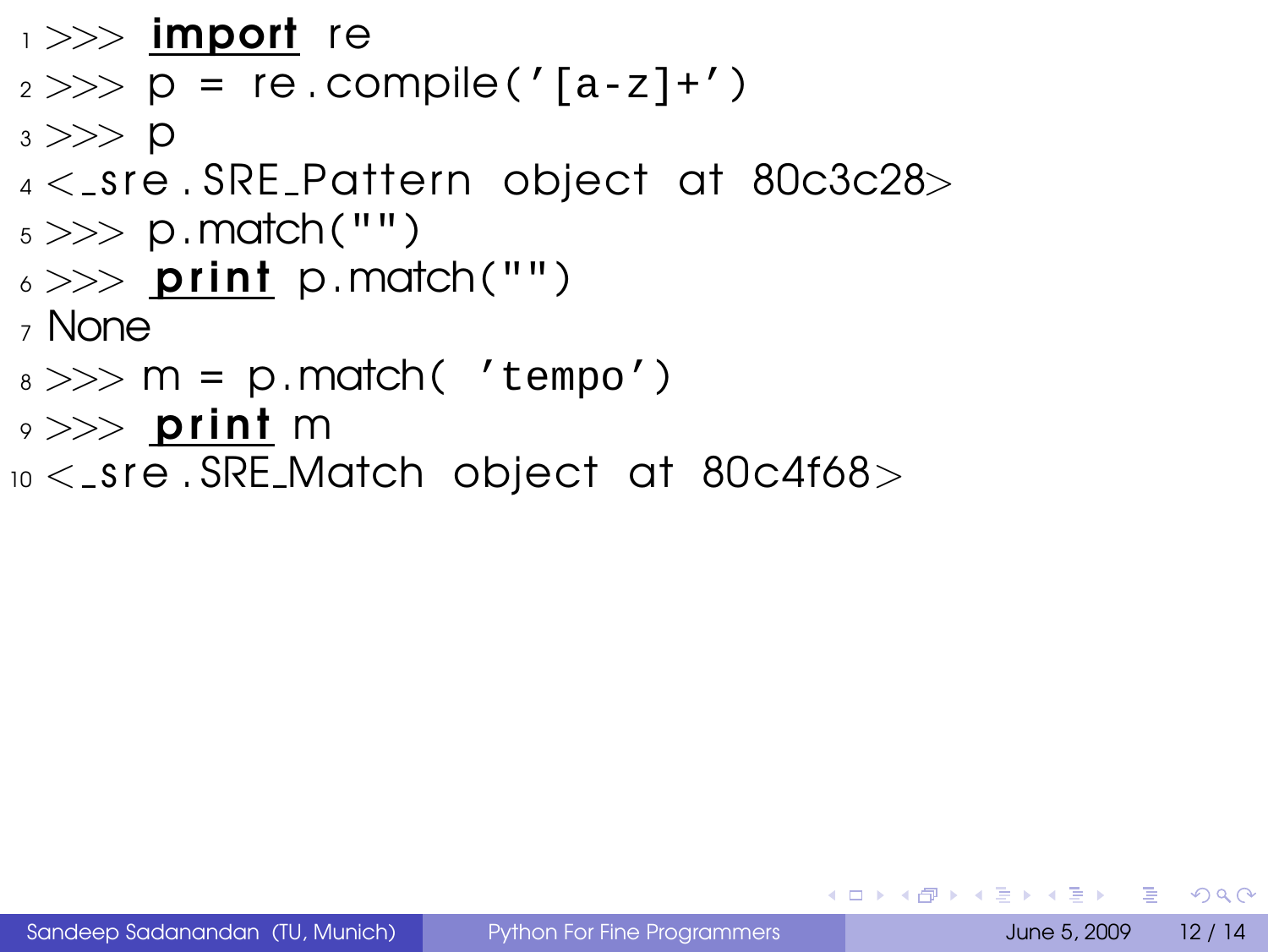# Using Them

- group(): The string matched
- start() : Start of the string
- end(): The End of the string
- $\bullet$  span(): A tuple with (start, end)

 $\Omega$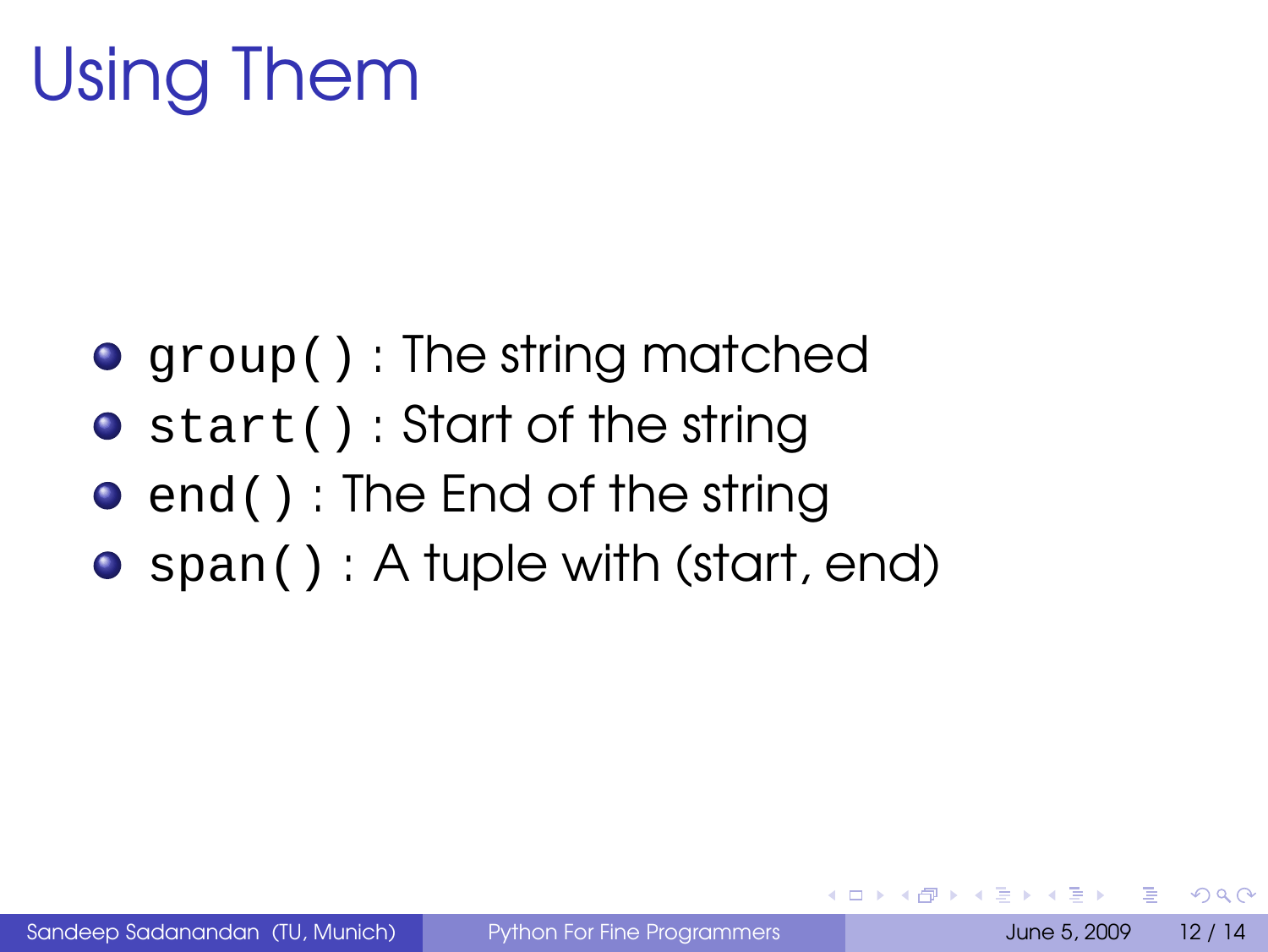```
_1 >> m. group ()
2 'tempo'
_3 \gg\gg m. start (), m. end ()
(0, 5)_5 >> >  m. span ()
(0, 5)7 >> print p.match('::: message')
8 None
\gamma >> m = p.search('::: message') ; print m
10 <re . MatchObject instance at 80c9650>
\mu >> m. group ()
12 'message'
_{13} >> m. span()
_{14} (4, 11)
```
KEL KALLA BIKA BIKA GA A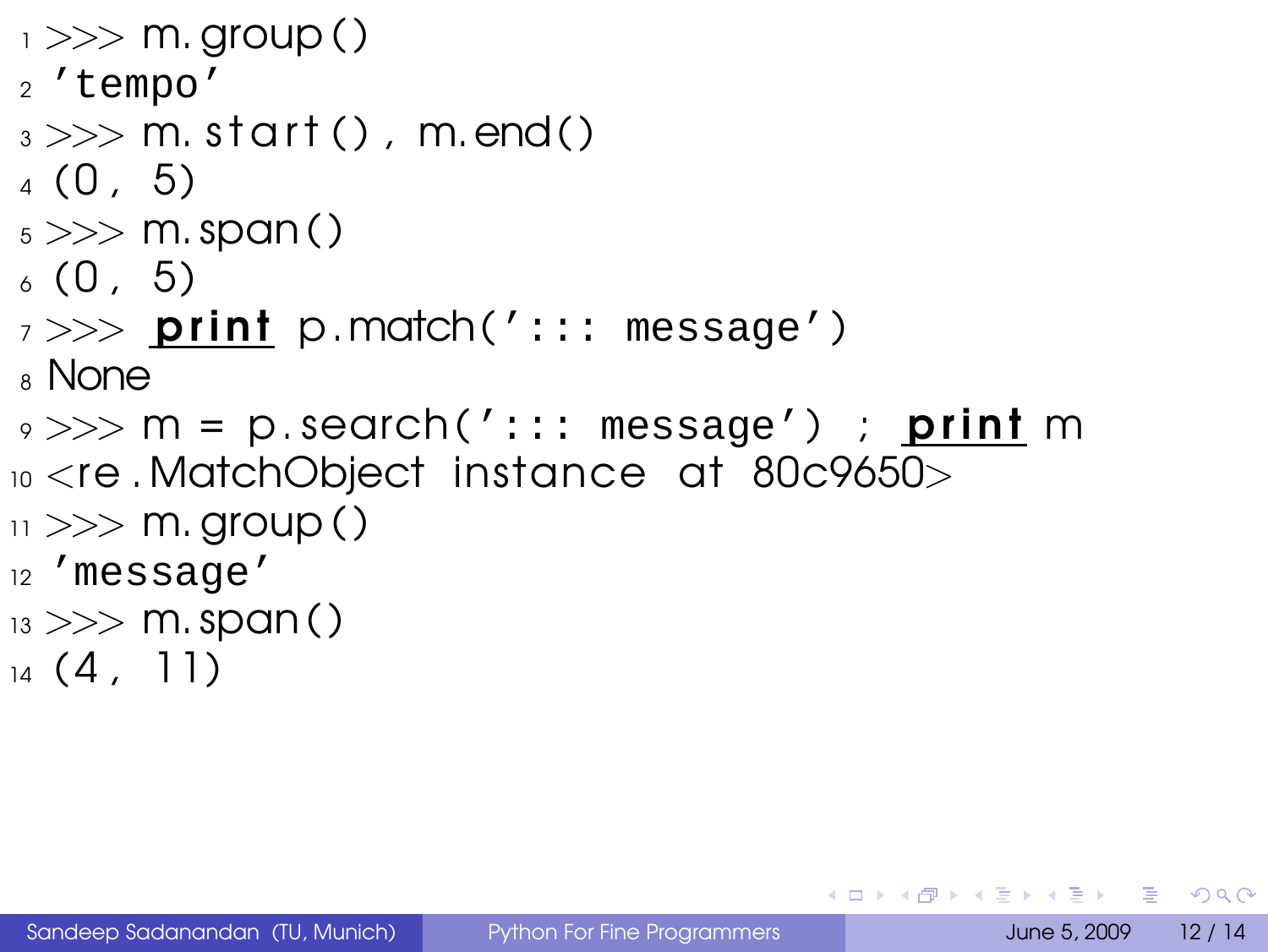```
\mathsf{p} = re.compile( \ldots )
2 m = p. match( 'string goes here')
3 if m:
     print 'Match found: ', m. group ()
5 else :
\delta print 'No match'
7 −−−−−−−−−−−−−−−−−−−−−−−−−−−−−−−−−−−−−−−−−−−−−−−−
_8 \gg\gg p = re. compile ('\d+')
9 \gg >> p. findall ('12 drummers drumming,
10 11 pipers piping,
10 lords a-leaping')
12 (12', 11', 10'13 −−−−−−−−−−−−−−−−−−−−−−−−−−−−−−−−−−−−−−−−−−−−−−−−
14 >> iterator = p. finditer ('12 drummers drumming,
15 11 ... 10 ...')
_{16} >> iterator
17 <callable−iterator object at 0x401833ac>
18 \gg\gg for match in iterator:
                                 KORKARKKERKE PROGRAM
```
Sandeep Sadanandan (TU, Munich) [Python For Fine Programmers](#page-0-0) June 5, 2009 12 / 14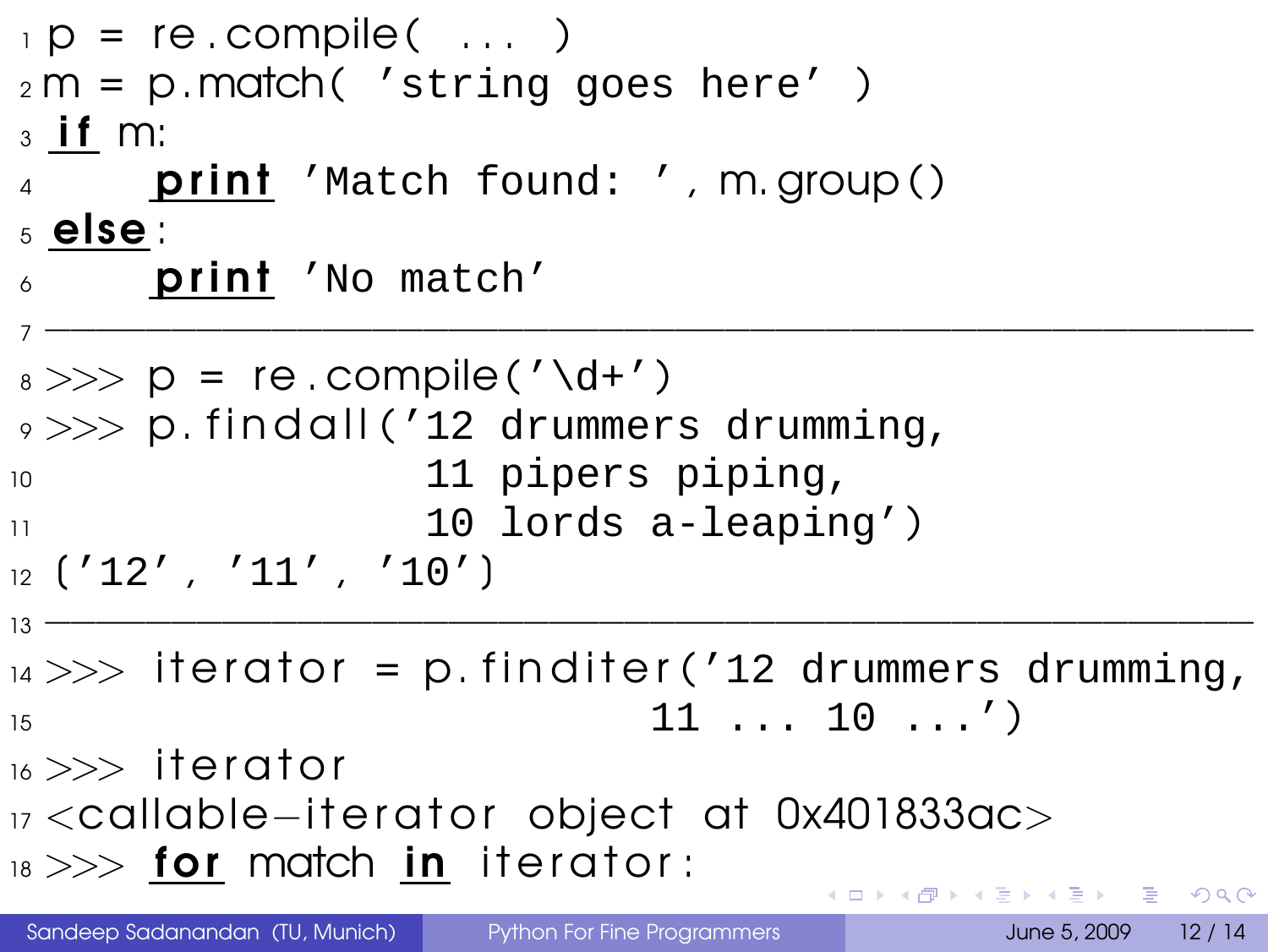#### $19...$  **print** match . span ( )

- <sup>20</sup> . . .
- $21 (0, 2)$
- <sup>22</sup> ( 22 , 24)
- <sup>23</sup> ( 29 , 31)

 $\equiv$ 

 $299$ 

<span id="page-24-0"></span>メロトメ部 トメミトメミト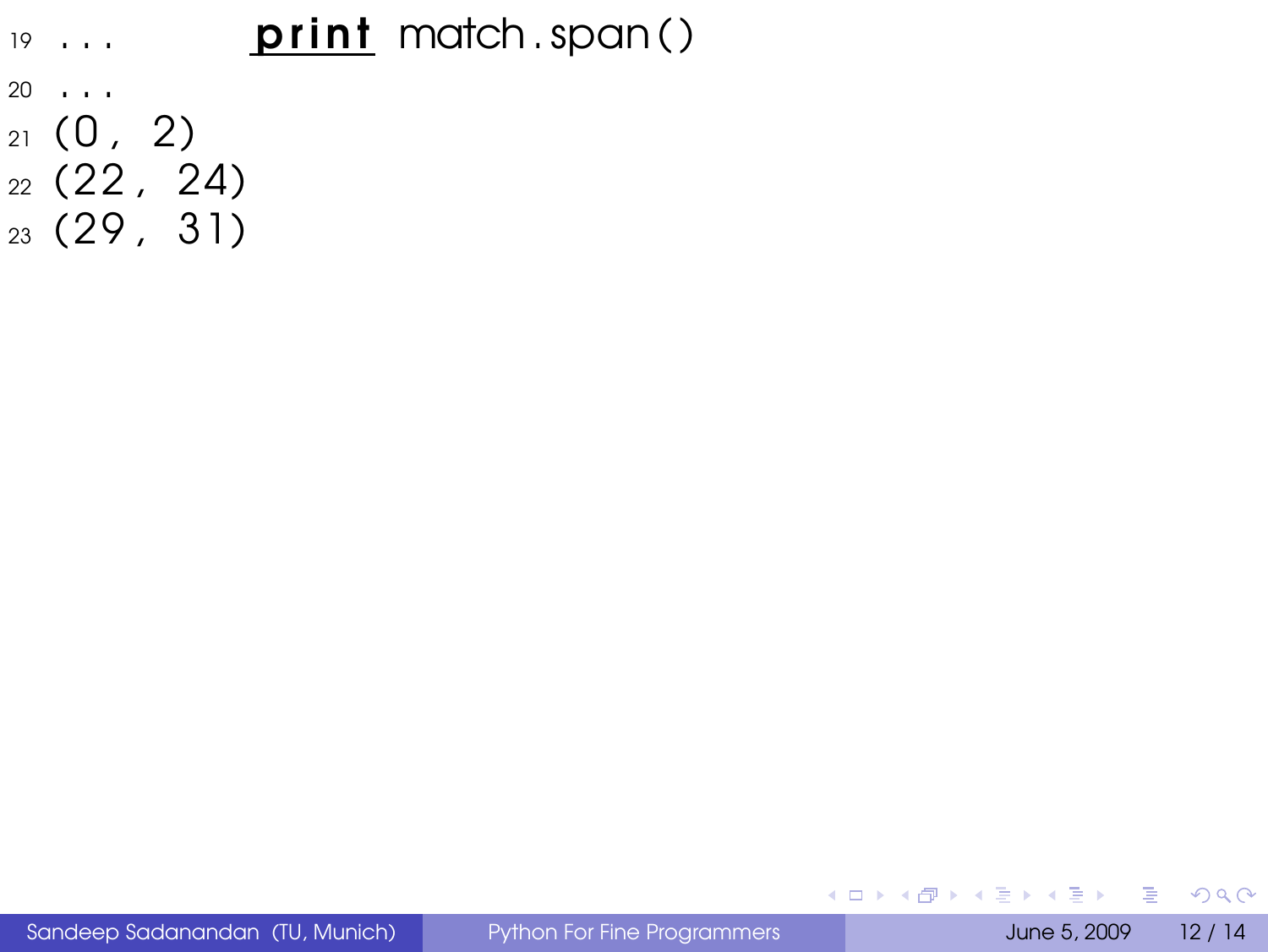#### <span id="page-25-0"></span>Tree Deletion

|                 | <b>def</b> __delete(self, item):                                                  |
|-----------------|-----------------------------------------------------------------------------------|
| $\overline{2}$  | <b>if</b> item $\langle$ self data:                                               |
| 3               | if self. Ichild:                                                                  |
| $\overline{4}$  | self.lchild = self.lchild.delete(item)                                            |
| 5               | elif item $>$ self data:                                                          |
| 6               | if self.rchild:                                                                   |
| $\overline{7}$  | $self.$ rchild = $self.$ rchild. delete (item)                                    |
| 8               | else :                                                                            |
| $\overline{Q}$  | $if \; self.isLeaf() \; :$                                                        |
| 10 <sup>°</sup> | <b>return</b> None                                                                |
| 11              | $if$ self.singleDad():                                                            |
| 12              | return self.singleDad()                                                           |
| 13              | $\lvert \text{Large} = \text{self} \rvert$ . Ieast $\lvert \text{target}(\rvert)$ |
| 14              | self.data, ILarge.data = ILarge.data, self.                                       |
| 15              | $self.$ rchild = $self.$ rchild.delete(item)                                      |
| 16              | return self                                                                       |
|                 | K ロ > K 伊 > K ヨ > K ヨ > ニヨー りんぺー                                                  |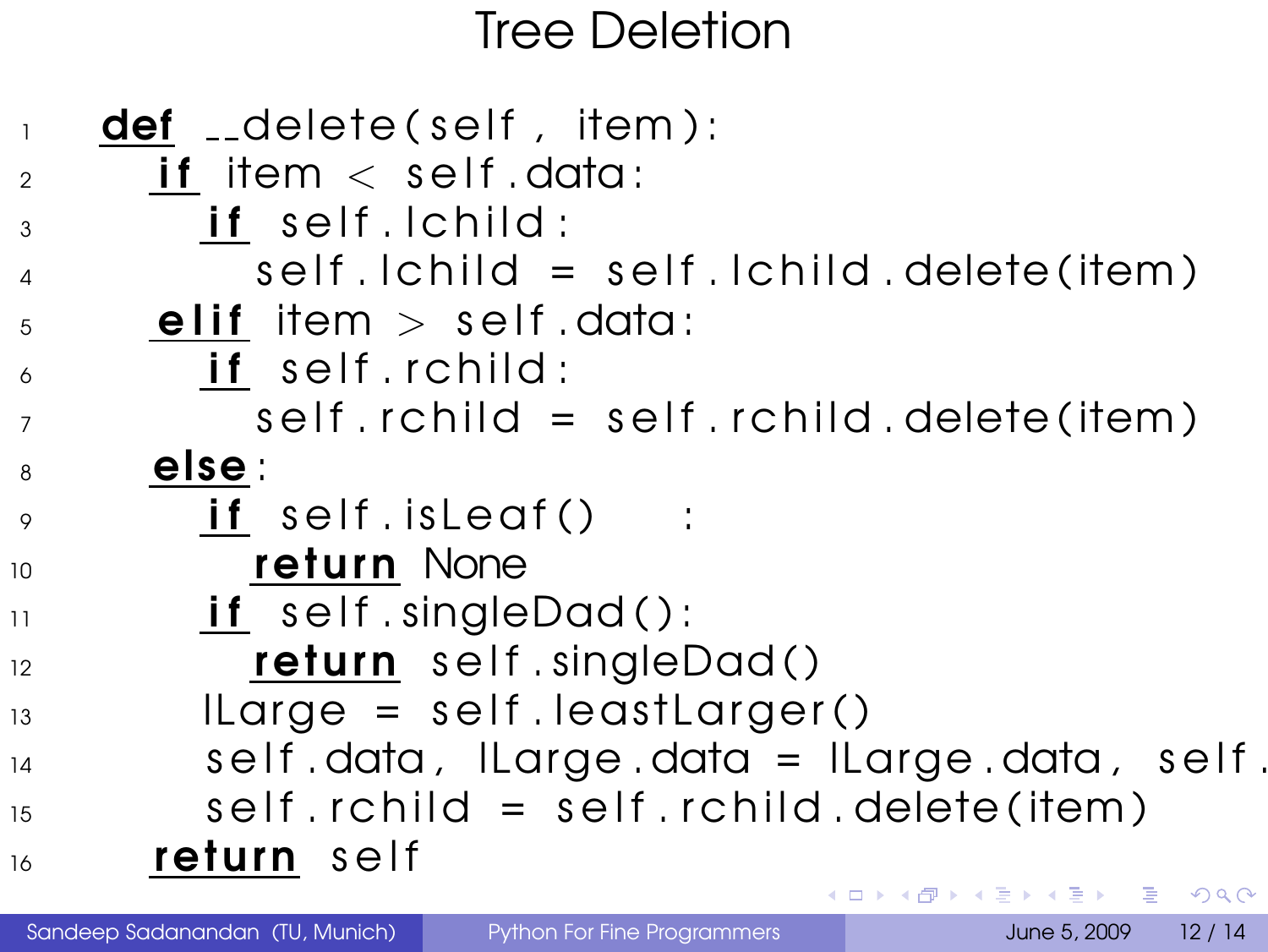#### Flatten A List



 $\Omega$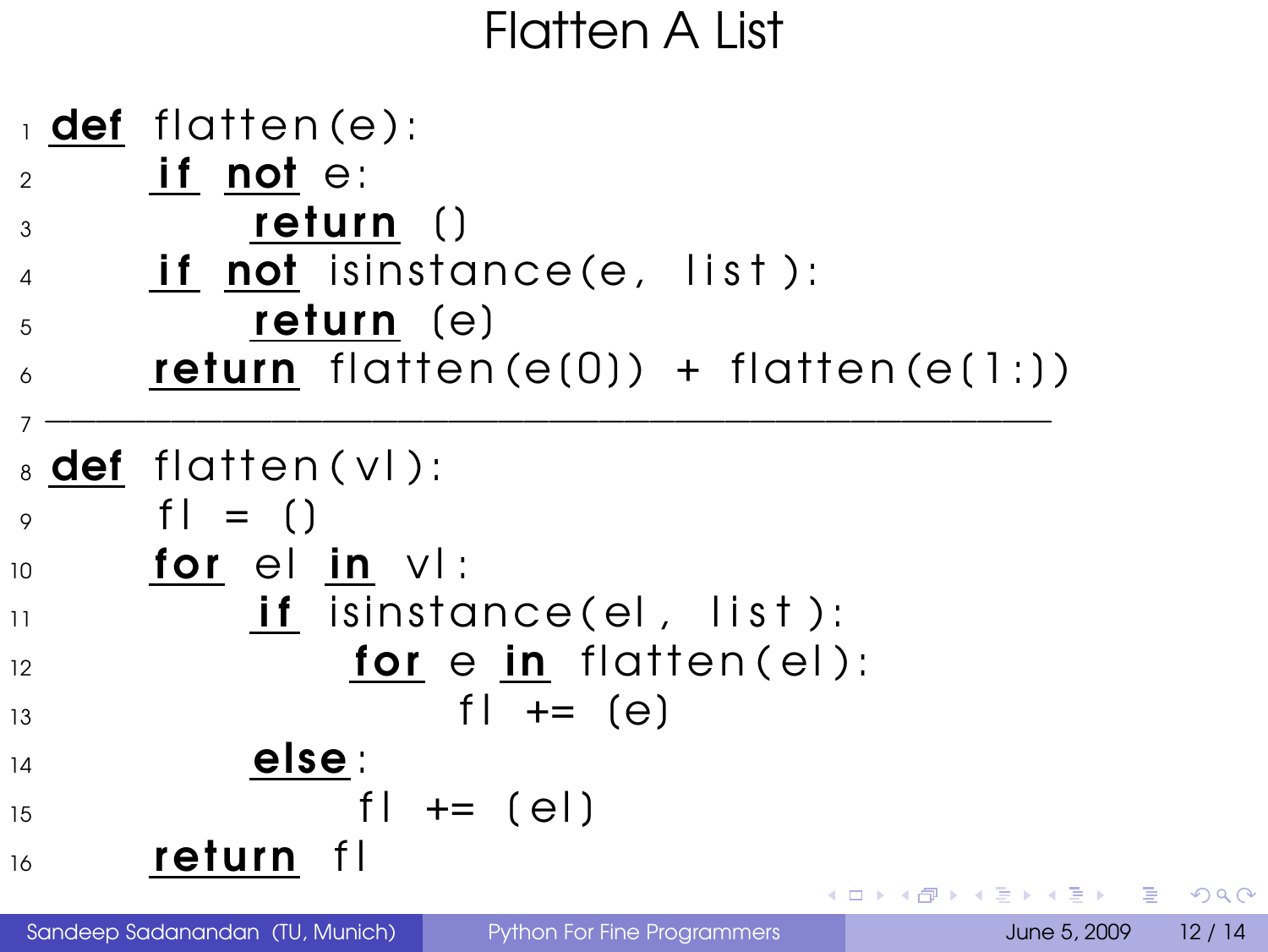#### <span id="page-27-0"></span>Flatten A List

|                | def reverserec(wh):                   |                                          |  |                                    |       |
|----------------|---------------------------------------|------------------------------------------|--|------------------------------------|-------|
| $\mathfrak{D}$ |                                       | <b>if not</b> wh: return wh              |  |                                    |       |
| 3              |                                       | <b>return</b> reverserec(wh(1:)) + wh(0) |  |                                    |       |
| $\overline{4}$ |                                       |                                          |  |                                    |       |
|                | $\frac{1}{2}$ def reverserecM(wh):    |                                          |  |                                    |       |
| 6              |                                       | if $len(wh) == 1$ : return wh            |  |                                    |       |
| $\overline{7}$ | $m = len(wh) / 2$                     |                                          |  |                                    |       |
| 8              |                                       | $return$ reverserec $M(\text{wh}(m))$    |  |                                    |       |
| $\circ$        |                                       | + reverserecM(wh(:m))                    |  |                                    |       |
| 10             |                                       |                                          |  |                                    |       |
|                | 11 <b>def</b> reverseStrNotWord(str): |                                          |  |                                    |       |
| 12             | wh = $str.split()$                    |                                          |  |                                    |       |
| 13             |                                       | whr = $reverserecM(\text{wh})$           |  |                                    |       |
| 14             |                                       | $return$ $'$ $'.join(whr)$               |  | - KED K@ DK K ED K ED X E L YO Q @ |       |
|                | Sandeep Sadanandan (TU, Munich)       | Python For Fine Programmers              |  | June 5, 2009                       | 13/14 |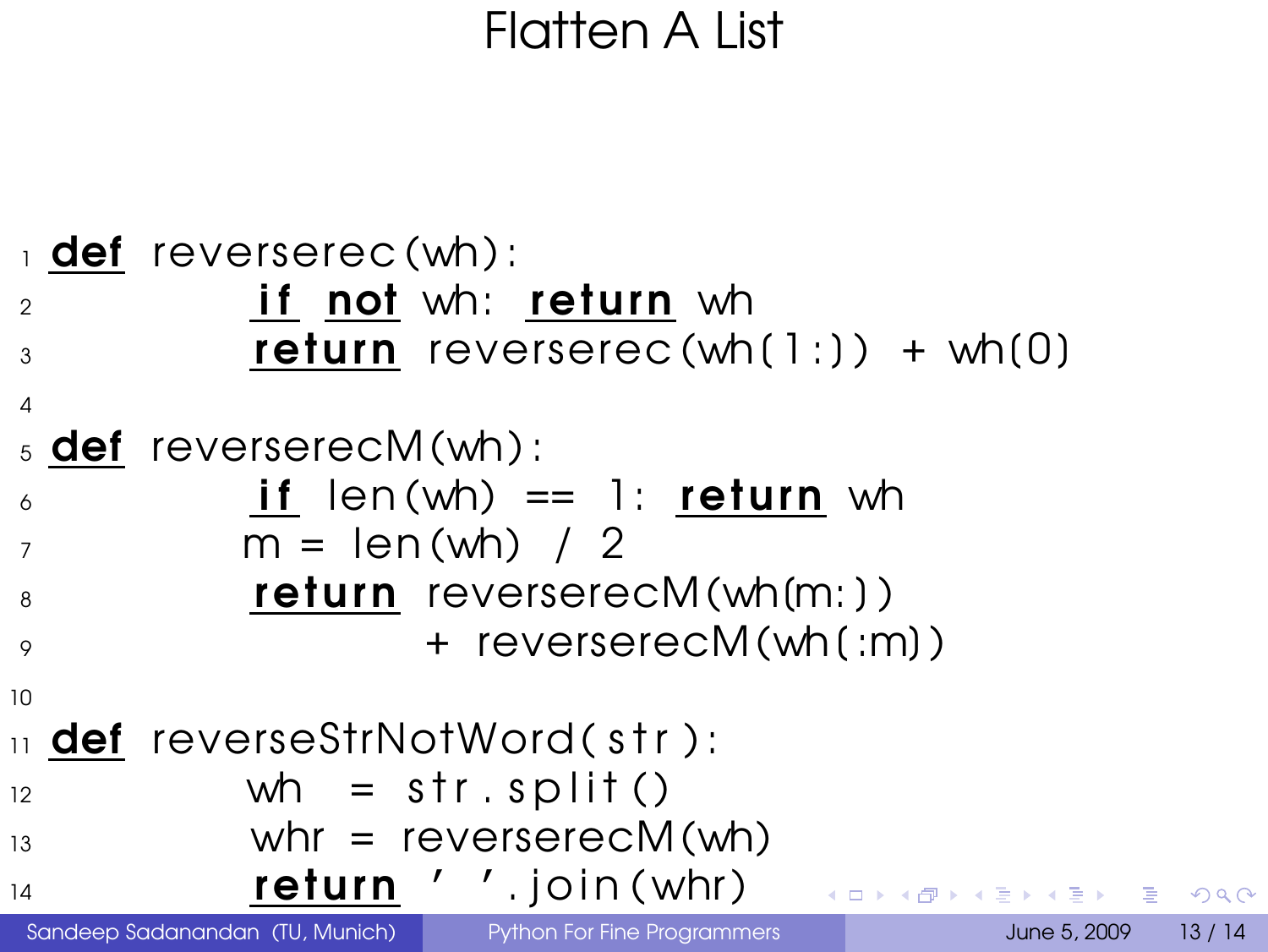

- **•** Nodes
- **•** Edges
- **•** In Python

Sandeep Sadanandan (TU, Munich) [Python For Fine Programmers](#page-0-0) June 5, 2009 13 / 14

÷.

 $299$ 

K ロ > K 個 > K 差 > K 差 >